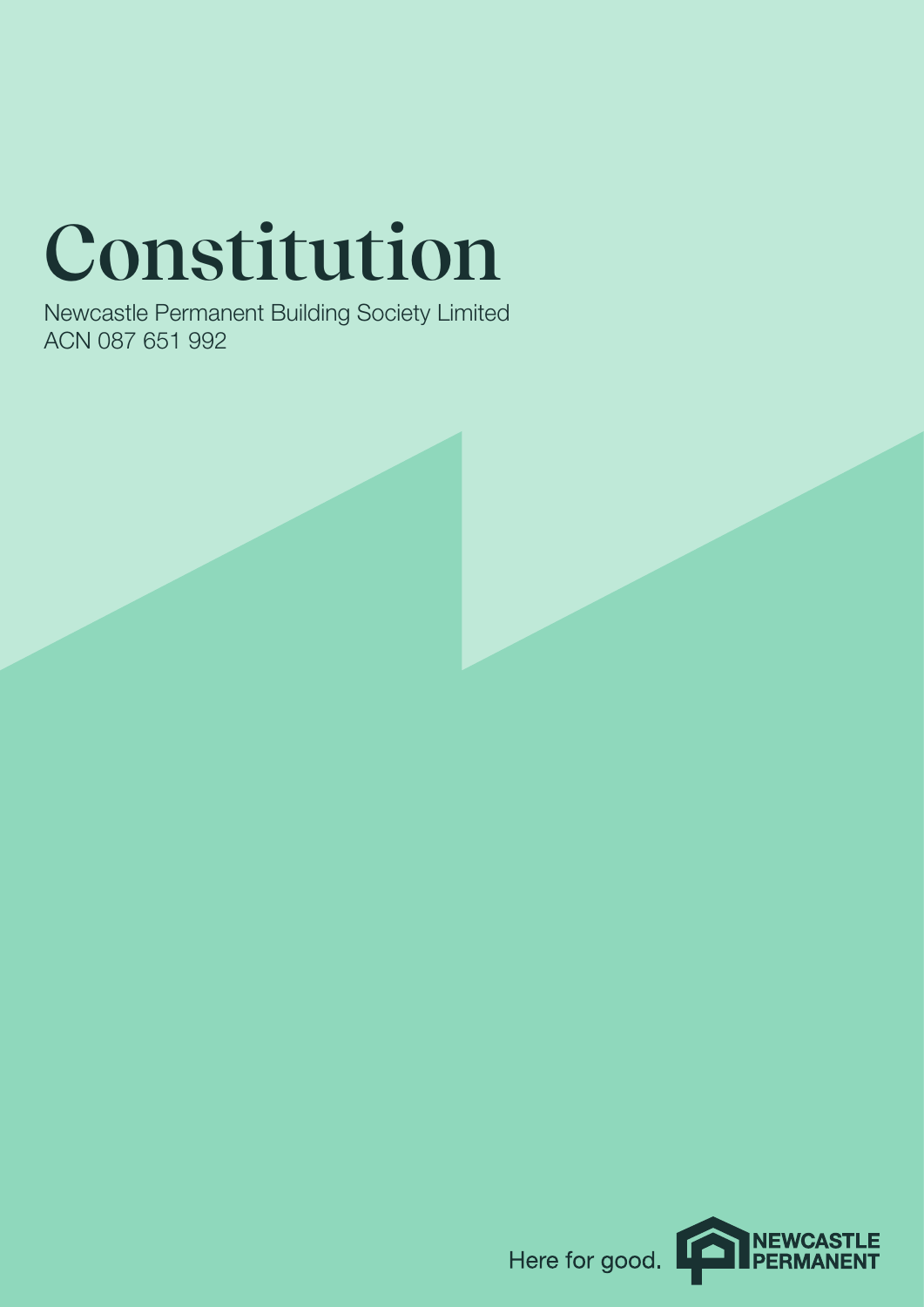# Usage of this Electronic Document

This document is subject to copyright. No part of it should be reproduced without the consent of the copyright owner.

When the document is printed or used on the recipient's equipment, it may lose styles or formats due to software incompatibility. This version was created using Microsoft Word 97. If you have different software, editing the document may corrupt it.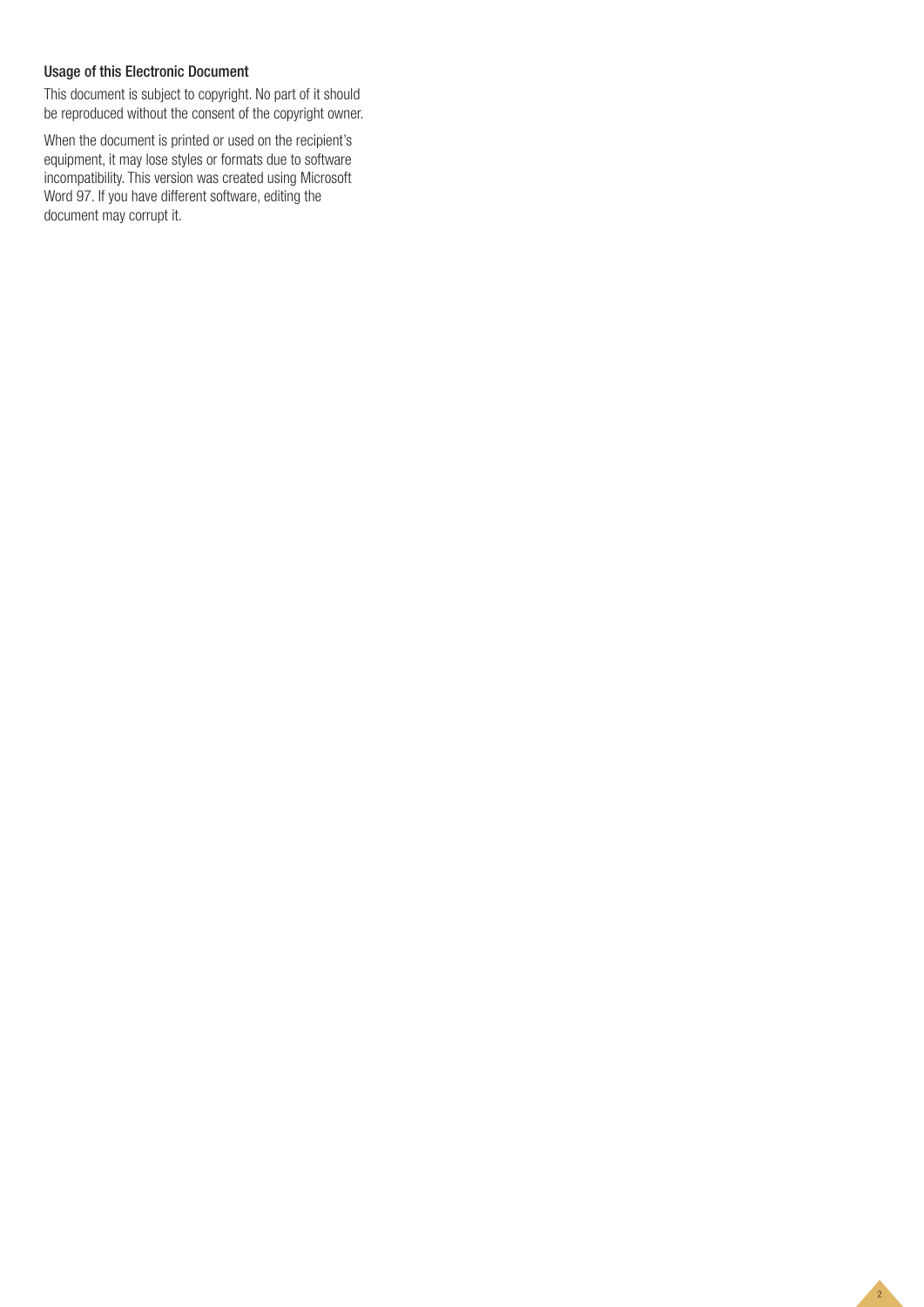# **Constitution of Newcastle Permanent Building Society Limited**

a company limited by Shares and Guarantee Last amended [12 November 2021]

# **1 Preliminary**

## Definitions

1.1 The following words have these meanings in this Constitution unless the contrary intention appears.

> Alternate Director means an individual appointed as an alternate director under Article 11.10.

APRA means the Australian Prudential Regulation Authority.

Article means an article of this Constitution.

Board means the board of Directors of the Society.

Borrower means a person who has obtained a Loan from the Society and includes 2 or more persons who have jointly obtained financial accommodation from the Society.

Constitution means this constitution as amended from time to time, and a reference to a particular Article has a corresponding meaning.

Corporations Act means the *Corporations Act 2001* (Cth).

Deposit means a sum of money deposited with the Society.

Depositor means a person who has funds on deposit and includes 2 or more persons who jointly have funds on deposit.

Director means an individual holding office as a director of the Society, and where appropriate includes an Alternate Director.

Directors means all or some of the Directors acting as a Board.

Executive Director means an individual appointed as an executive director under Article 11.35.

Guarantee Member means any person who is a member of the Society by way of guarantee.

Hunter Region means the area constituted by the local government areas of Cessnock, Dungog, Lake Macquarie, Maitland, Muswellbrook, Newcastle, Port Stephens, Singleton and Upper Hunter in New South Wales and those areas of the Mid-Coast Council in New South Wales formerly constituted by the local government areas of Gloucester and Great Lakes.

Loan includes any form of financial accommodation.

Managing Director means an individual appointed as a managing director under Article 11.35.

MCI means "mutual capital instrument", being a share as described in Article 6.

MCI Holder means a person who is the holder of an MCI and whose name is for the time being entered in the Register of Members as a member of the Society (within the meaning of the *Corporations Act*).

Member means a person, who is a Guarantee Member or a Shareholder Member whose name is for the time being entered in the Register of Members as a member of the Society.

Newcastle City means the area governed by the City of Newcastle.

Part means a part of this Constitution.

Prescribed Interest Rate means the rate determined by the Directors for the purpose of this Constitution, and in the absence of a determination means 3% per annum.

# Prudential Standard means:

- (a) any prudential standard that APRA determines under the *Banking Act 1959* (Cth);
- (b) any prudential regulation made under the *Banking Act 1959*  (Cth); and
- (c) any APRA transitional prudential standard applying to the Society under the *Financial Sector Reform (Amendments and Transitional Provisions) Regulations 1999* (Cth).

Register of Members means the register of members of the Society (including Members and MCI Holders) under the *Corporations Act* and if appropriate includes a branch register.

Registered Office means the registered office of the Society.

## Representative means:

- (a) in the case of a Shareholder Member or a Voting MCI Holder that is a body corporate, a person appointed to represent that Shareholder Member or Voting MCI Holder at a general meeting of the Society in accordance with the *Corporations Act*; and
- (b) in the case of a Guarantee Member that is a body corporate, a person appointed to represent that Guarantee Member at a general meeting of the Society under Article 3.16.

Secretary means an individual appointed under Article 12.1 as secretary of the Society and includes the person holding the office of secretary at the time of the adoption of this Constitution, and where appropriate includes an acting secretary and a person appointed by the Directors to perform all or any of the duties of a secretary of the Society.

Section means a section of the *Corporations Act*.

Share means a share in the capital of the Society, and unless expressly stated otherwise, includes an MCI.

Shareholder Member means any person who is a Member of the Society by way of both holding Shares, (excluding a Share that is an MCI) and guarantee.

Society means Newcastle Permanent Building Society Limited (ACN 087 651 992).

Subscription Price means the amount payable on subscription for an MCI or, if the MCI was created on conversion of another instrument, the subscription price specified for the purposes of this definition in the terms of issue of that instrument.

Transfer Date means the date of transfer of engagements from the Newcastle Credit Union Limited to the Society, being 25 June 1999.

Transferred Reserves means the reserves of the Newcastle Credit Union Limited on the Transfer Date held by the Society for the benefit of Transferring Members.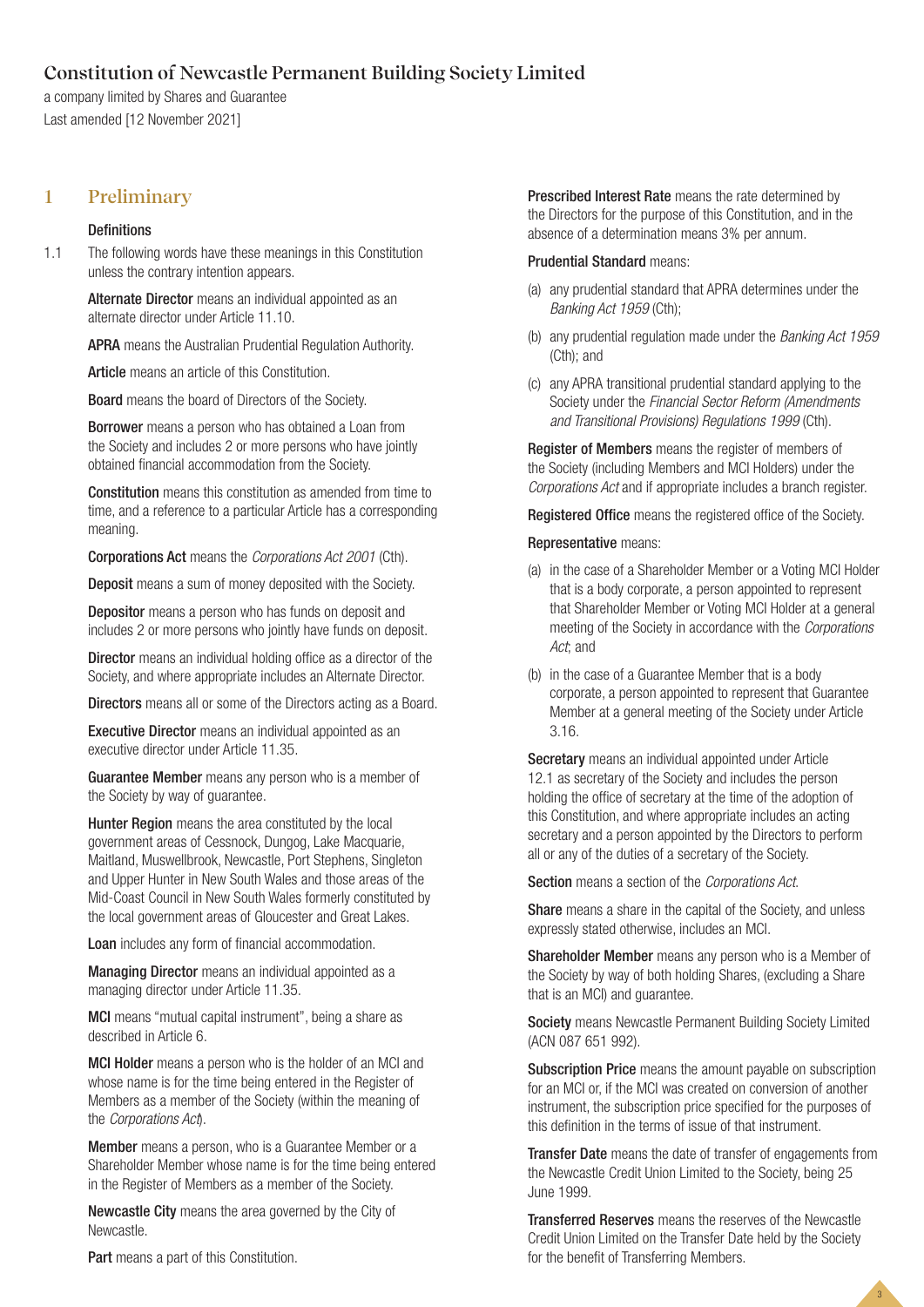Transferring Members means those persons who were Members of the Newcastle Credit Union Limited on the Transfer Date and who became Members of the Society on that same date.

Voting MCI Holder means an MCI Holder who has one vote at a general meeting of the Society either because such MCI Holder is also a Shareholder Member or because the MCI Holder has been granted one vote under the terms of issue of the MCIs he or she holds.

## Interpretation

- 1.2 In this Constitution unless the contrary intention appears:
	- (a) words importing any gender include all other genders;
	- (b) the word "person" includes a firm, a body corporate, a partnership, a joint venture, an unincorporated body or association or an authority;
	- (c) the singular includes the plural and vice versa;
	- (d) a reference to a law includes regulations and instruments made under the law;
	- (e) a reference to a law or a provision of a law includes amendments, re-enactments or replacements of that law or the provision, whether by the State or the Commonwealth of Australia or otherwise;
	- (f) a power, an authority or a discretion reposed in a Director, the Directors, the Society in general meeting, a Member or MCI Holder may be exercised at any time and from time to time; and
	- (g) a reference to an amount paid on a Share includes an amount credited as paid on that Share.
- 1.3 Unless the contrary intention appears in this Constitution, an expression has, in a provision of this Constitution that deals with a matter dealt with by a particular provision of the *Corporations Act*, the same meaning as in that provision of the *Corporations Act*.
- 1.4 Headings are inserted for convenience and are not to affect the interpretation of this Constitution.
- 1.5 This Constitution is divided into Parts as indicated by its contents.

## Replaceable rules not to apply

1.6 Unless specifically stated to apply elsewhere in this Constitution, the provisions of the *Corporations Act* that apply as replaceable rules are displaced by this Constitution and accordingly do not apply to the Society.

## Intention to be an MCI mutual entity

1.7 The Society is intended to be an MCI mutual entity for the purposes of the *Corporations Act*.

# **2 Membership**

- 2.1 Members of the Society shall consist of persons who are:
	- (a) Shareholder Members; and
	- (b) Guarantee Members.
- 2.2 Unless expressly stated otherwise in this Constitution:
	- (a) an MCI Holder is not a Member of the Society merely by virtue of holding an MCI;
- (b) an MCI Holder may be or become a Member of the Society if they satisfy the eligibility requirements of a Guarantee Member or Shareholder Member;
- (c) an MCI Holder who is also a Member is not deemed to be a Member (and the provisions of this Constitution relating to membership do not apply) in respect of any MCIs held by that person; and
- (d) if a Member is also an MCI Holder, they have no more than one vote at a general meeting of the Society, regardless of the applicable terms of issue of the MCI.

# **3 Guarantee Members**

- 3.1 Every person who, according to the Society's records, was a Member of the Society immediately prior to the adoption of this Constitution is a Guarantee Member of the Society.
- 3.2 The Directors may admit any person as a Guarantee Member on the person complying with the requirements of Article 3.3 and Article 3.4 (if applicable) and agreeing to be bound by this Constitution.

## Application for membership

- 3.3 A person who wishes to become a Guarantee Member must complete and lodge with the Society, at the Registered Office or any branch office or agency of the Society, an application in the form approved by the Board.
- 3.4 Where the person is seeking to become a Depositor the person must also tender a minimum amount of \$1.00 to the Society, which, on membership being granted, will constitute a Deposit.
- 3.5 The Board may refuse any membership application and need not give a reason for refusal. If an application for membership is refused any amount lodged will be returned to the applicant without interest.

#### Approval of application and admission to membership

- 3.6 Subject to the *Corporations Act*, the Board or its delegate may approve applications for membership as a Guarantee Member in accordance with the procedures adopted by the Board.
- 3.7 On approval of an application for membership as a Guarantee Member the Board or the delegate approving the application must:
	- (a) allocate to the applicant a membership number; and
	- (b) enter in the Register of Members the name of the applicant and such other particulars as the *Corporations Act* requires.
- 3.8 Following approval of an application, a person becomes a Guarantee Member of the Society when their name is entered in the Register of Members.

## Delegation

- 3.9 The Board may delegate to any committee of the Board or to any officer or officers of the Society the power to accept applications for membership.
- 3.10 The delegation of this power may be made concurrently to any number of officers of the Society and does not exclude the right of the Board to consider and to approve or reject any application for membership.

4

## **Minors**

3.11 The Society may admit a minor as a Guarantee Member.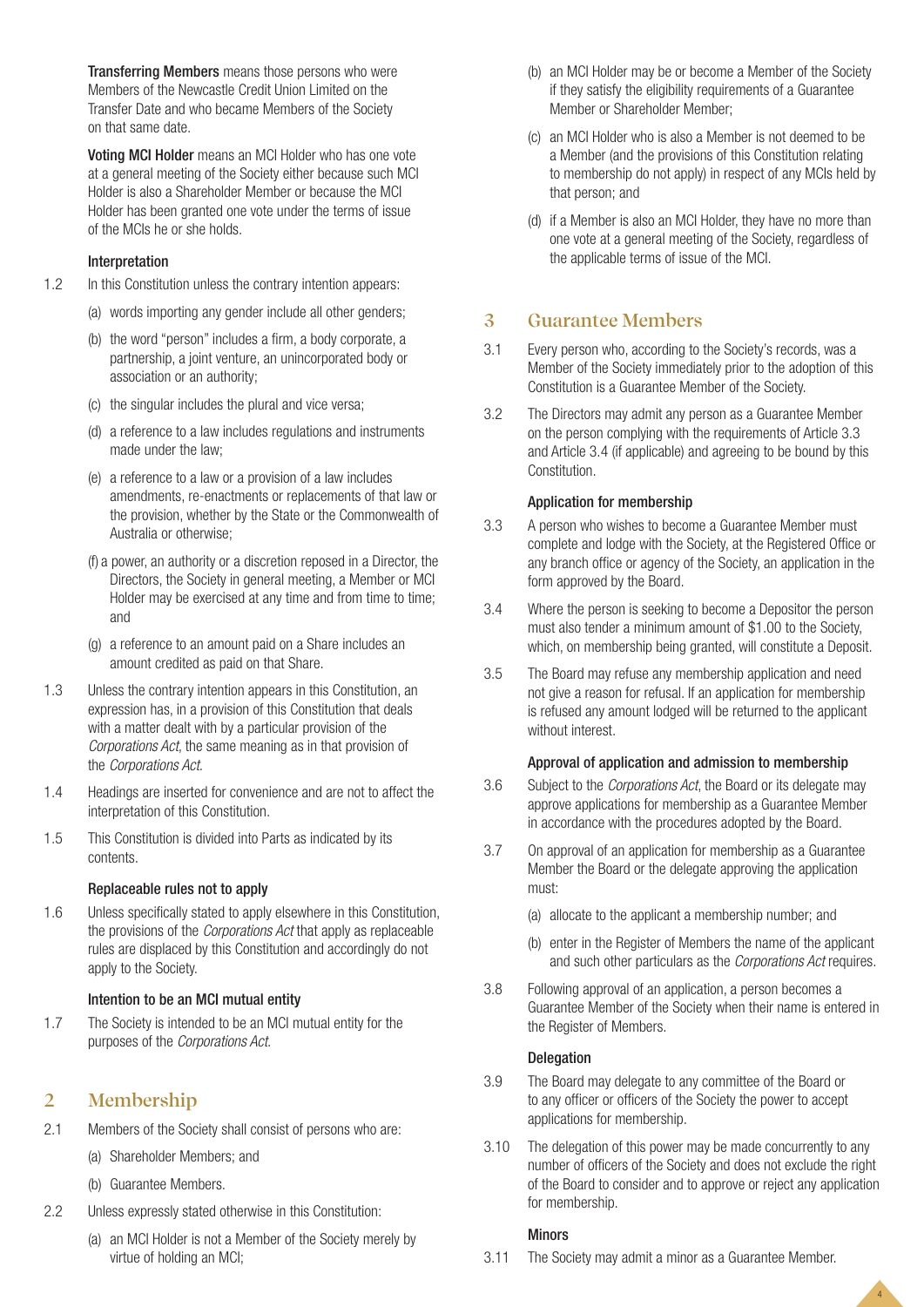- 3.12 A Guarantee Member who is a minor may not:
	- (a) vote at a meeting of the Society; or
	- (b) hold office in the Society.

## Joint Guarantee Members

- 3.13 The Society may admit 2 or more persons to membership as joint Guarantee Members.
- 3.14 The persons constituting joint Guarantee Members may determine the order in which their names are to appear in the Register of Members. If they do not determine the order, the Society may enter the names in the order it considers to be appropriate.
- 3.15 The joint Guarantee Member who is named first in the Register of Members will be the primary joint Guarantee Member. Notices or other documents may be given or sent to the primary joint Guarantee Member and for all purposes under this Constitution and, to the extent permissible, the *Corporations Act*, membership is taken to be solely that of the primary joint Guarantee Member.

## Body corporate Guarantee Members

- 3.16 A body corporate may be a Guarantee Member of the Society and may by notice to the Society appoint a person to represent it at meetings of Members at which it is entitled to attend and vote.
- 3.17 The appointment of the Representative must be in writing under the common seal of the body corporate or under the hand of a duly authorised attorney of the appointor.
- 3.18 The original, or a copy certified as a true copy by an officer of the body corporate, of:
	- (a) the appointment; and
	- (b) any power of attorney under which the appointment is executed,

must be lodged with the Secretary of the Society at least 48 hours before any meeting at which the person is to represent the body corporate.

3.19 A person appointed under Article 3.16 is entitled to exercise the same rights of voting as a Guarantee Member of the Society and is eligible to be elected as a Director if the person holds the qualifications required for holding office as a Director.

#### **Dormancy**

- 3.20 The Board may, by resolution, determine a person's Deposit account to be dormant if no Member initiated transactions have been made within a period of at least 2 years.
- 3.21 The Board may, at least 1 month before a Deposit account is declared dormant, send a notice to that effect to the Member at the Member's last known address as shown in the Register of Members.
- 3.22 When a Deposit account is declared dormant, the Society may credit the amount of money held in the Deposit account to:
	- (a) the Member; or
	- (b) a designated suspense account,

and close the Deposit account, provided reasonable notice of the closure of the Deposit account has been given to the Member.

3.23 Where a Deposit account has been declared dormant and

the money in the Deposit account has been credited to the designated suspense account, the relevant Member will be entitled to have their Deposit account fully reinstated on application unless the money transferred to the designated suspense account has been dealt with in accordance with the relevant law dealing with unclaimed money.

## Cessation of membership

- 3.24 A Guarantee Member will cease to be a Member of the Society:
	- (a) if the person is expelled in accordance with this Constitution;
	- (b) where any contract of membership is rescinded on the ground of misrepresentation or mistake;
	- (c) where the Guarantee Member is a body corporate, if the Member is dissolved or otherwise ceases to exist, has a liquidator or provisional liquidator appointed to it, or is unable to pay its debts;
	- (d) if the person becomes bankrupt or insolvent or makes an arrangement or composition with the person's creditors generally; or
	- (e) on death.

The Society is to record that a Guarantee Member has ceased to be a Member pursuant to this Article 3.24 promptly following the Society being aware of the event giving rise to the cessation of membership.

- 3.25 Unless membership is held and continues to be held in another capacity, a Guarantee Member will cease to be a Member of the Society:
	- (a) if the person fails to pay any money to the Society which may be required to be paid on approval as a Guarantee Member;
	- (b) if the person's Deposit account has been determined to be dormant under Article 3.20 and has not been reinstated;
	- (c) if the person was admitted to membership as a Guarantee Member because the person is also a Depositor, when the whole of the Deposit and all interest thereon are withdrawn from the Society;
	- (d) if the person was admitted to a membership as a Guarantee Member because the person is also a Borrower, when the whole of the person's Loan from the Society and all interest and fees payable thereon have been repaid.

#### Death of a Guarantee Member

- 3.26 Subject to the *Corporations Act*, the estate of a deceased Guarantee Member:
	- (a) remains liable to the Society for the amount of any unpaid financial accommodation provided by the Society to the deceased Guarantee Member; and
	- (b) retains any entitlements due from the Society.

## Termination of Guarantee Membership

- 3.27 A Guarantee Member may, prior to the commencement of winding up of the Society by notice in writing to the Society, resign membership with immediate effect.
- 3.28 The Board may by notice in writing to the Guarantee Member, terminate the membership of any Guarantee Member where:
	- (a) the Guarantee Member has failed to discharge their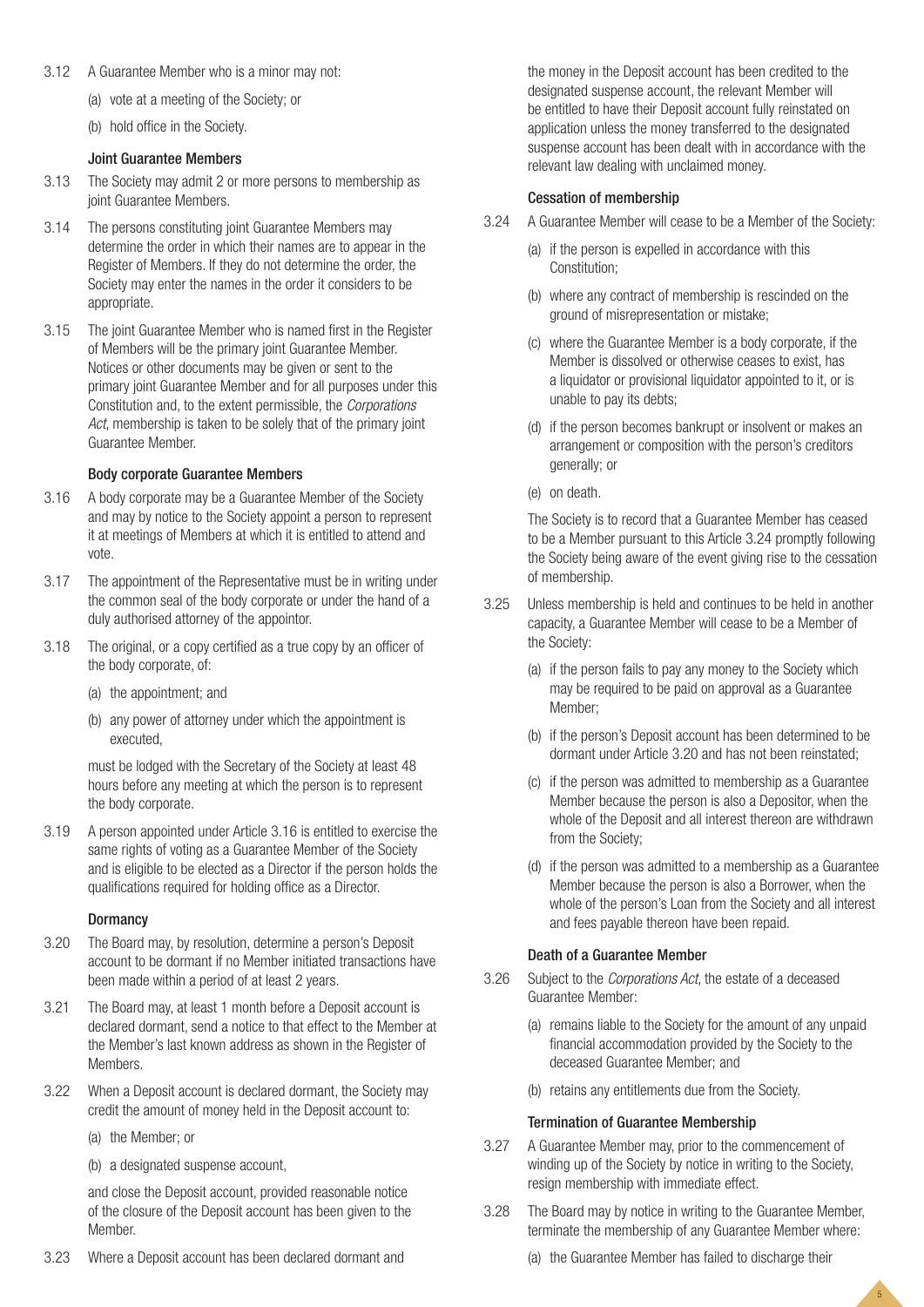obligations to the Society whether under this Constitution or arising out of any contract; or

- (b) the Guarantee Member has been guilty of conduct detrimental to the Society.
- 3.29 An expelled Guarantee Member has the right to appeal in accordance with the provision of Articles 5.6 to 5.8.
- 3.30 Any money standing to the credit of a Guarantee Member who has been expelled, after satisfaction of all liabilities and obligations of the Guarantee Member, will be repaid to the Guarantee Member.

# **4 Shareholder Members**

## Directors to issue Shares

- 4.1 Subject to the *Corporations Act*, this Constitution, any requirements of APRA in Prudential Standards (where applicable) and the approval of Members, the Directors may issue Shares in the Society.
- 4.2 The issuance of MCIs shall be determined in accordance with Part 6.

## Shareholder Member

4.3 A person who acquires Shares (other than MCIs) and whose name is entered in the Register of Members as a holder of Shares (other than MCIs) shall be a Shareholder Member of the Society.

## Cessation of membership

4.4 A Shareholder Member ceases to be a Member immediately if the person ceases to hold any Shares (other than MCIs) and such person does not remain as a Guarantee Member alone.

# **5 Rights and Liabilities of Members**

## Financial accommodation to Members

- 5.1 The Society may provide financial accommodation to its Members and to non-Members.
- 5.2 A person who wishes to obtain financial accommodation must apply to the Society in a manner approved by the Society. The application must be accompanied by such payment as the Board requires.

## Approval

5.3 The Board will have an absolute discretion to approve or refuse to approve financial accommodation in full or in part or to impose conditions on any approval, without being obliged to give any reasons.

# Delegation of power to approve

- 5.4 The Board may delegate its power to any one or more officers or holders of a named office to approve or reject applications for financial accommodation.
- 5.5 The Board must establish a policy for the delegation of the power to approve or reject applications for financial accommodation and the limits, if any, within which officers may exercise any delegated power.

## Dispute resolution

5.6 The Board must appoint a person to settle disputes between

the Society and a Member (in the capacity as a Member), and establish procedures for the settlement of such disputes.

- 5.7 A dispute between the Society and a Member (in the capacity as a Member) where not settled at first instance by the Society's internal procedures referred to in Article 5.6, will be settled in accordance with the dispute resolution process pursuant to any approved dispute resolution scheme of which the Society is a participant ("DR Scheme"). If for any reason the dispute is unable to be settled pursuant to the DR Scheme, the dispute will be settled by Arbitration in accordance with the *Commercial Arbitration Act 2010 (NSW)*.
- 5.8 Nothing in this Article will apply to any dispute as to the construction or effect of the *Corporations Act*, or of any mortgage, or of any contract contained in any document other than this Constitution.
- 5.9 For the purposes of Articles 5.6 to 5.8:

"Society" includes the Board and any officer;

"Member" includes:

- (a) any person who has ceased to be a Member for not more than three months; and
- (b) any person claiming by or through a Member or by or through a person referred to in (a).

## Charge on deposits etc.

- 5.10 The Society will have a charge on the credit balance of any Deposit account of a Member or past Member and on any dividend, interest, bonus or rebate payable to a Member or past Member in respect of any debt due from the Member to the Society, and may be entitled to appropriate any amount credited or payable to the Member or past Member on any Deposit account in or towards payment of any such debt.
- 5.11 The provisions of Article 5.10 are in addition to and not in place of the right of the Society to combine accounts and claim set-off.

## Authorised withdrawal

5.12 The Society may upon receipt of the necessary documentation from a legal, statutory or Government authority and where required by law, withdraw funds from a Member's account and forward the proceeds to the designated authority. The Society may levy a fee for providing this service.

## Recognition of interests

- 5.13 The Society may indicate by making an entry in the relevant account that money deposited is held by a person on trust for some other named person.
- 5.14 The Society is not to be regarded as being affected by notice of any trust in relation to money deposited whether or not any such entry is made.
- 5.15 The Society is not required to recognise a person as holding a Share on any trust, except as required by law.
- 5.16 The Society is not required to recognise any equitable, contingent, future or partial interest in any Share or unit of a Share or any other right in respect of a Share except an absolute right of ownership in the registered holder, whether or not it has notice of the interest or right concerned, except as required by law.
- 5.17 Where Shares (excluding MCIs) are held on trust for any person, the trustee (or the trustees who are registered jointly as a Shareholder Member) will for all the purposes of the Society be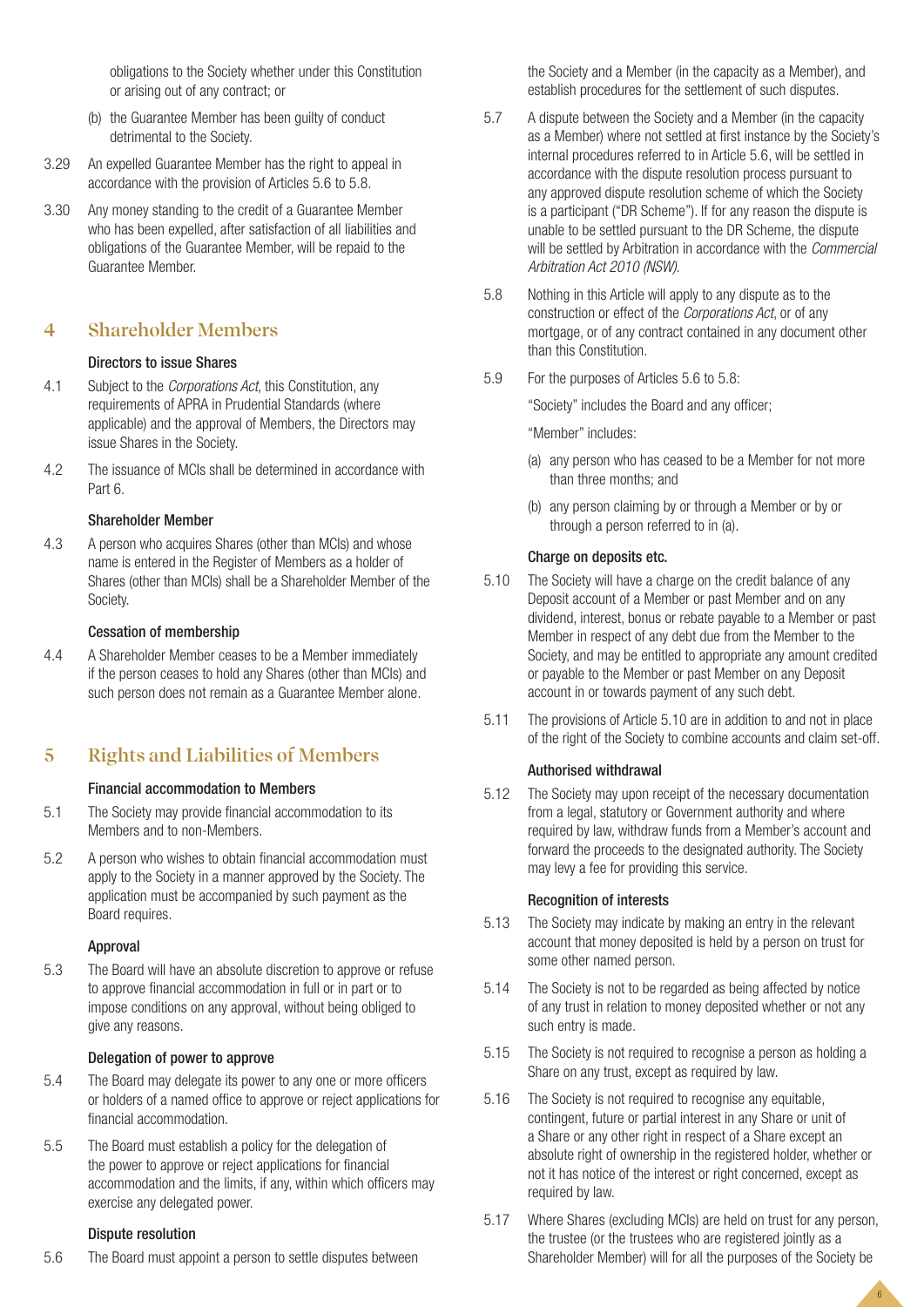# Application and investment of funds

5.18 The Society may apply and manage its funds and make such investments in accordance with the policies of the Society as are approved by the Board and not in contravention of the *Corporations Act*.

# Limited liability of Members on winding up

- 5.19 Subject to Article 5.21, the liability of Members of the Society is limited and each Member undertakes to contribute to the Society's property if the Society is wound up while they are a Member or within one year after they cease to be a Member, for payment of the Society's debts and liabilities contracted before they cease to be a Member and of the costs, charges and expenses of the winding up and for adjustment of the rights of the contributories among themselves, an amount not exceeding the sum of \$1.00.
- 5.20 In addition to the amount referred to in Article 5.19, Shareholder Members are also liable to pay the amount (if any) unpaid on any Shares (excluding MCIs) held by them.
- 5.21 Article 5.19 does not apply to those Guarantee Members who are Guarantee Members by virtue of Article. 3.1.

# **6 MCIs**

# Share capital from MCIs

- 6.1 Subject to compliance with the *Corporations Act* and satisfying the requirements of APRA in Prudential Standards (where applicable), the Society may raise capital by issuing MCIs (including MCIs which are issued upon conversion of another security).
- 6.2 The Society may create or issue MCIs at any time. The creation or issue of MCIs does not vary the rights attached to MCIs or any other Shares that the Society has already issued (or may issue in future).

# **Issue**

- 6.3 The Subscription Price for an MCI, or a capital instrument convertible to an MCI, will be determined by the Board.
- 6.4 Each MCI must be issued as a fully paid up share.
- 6.5 Any dividends in respect of an MCI are non-cumulative.

# Rights of MCI Holders

- 6.6 The terms of issue of an MCI (including any terms, conditions or rights attaching to the MCI) will be determined by the Board in its sole discretion, subject to the requirements of this Constitution, the requirements for MCIs in the *Corporations Act* and any applicable Prudential Standards.
- 6.7 Subject to the terms of issue of an MCI, an MCI Holder is entitled to a claim on the surplus assets and profits of the Society in a winding-up of the Society after all senior claims, including the aggregate subscription price paid for any Shares (excluding MCIs) by Shareholder Members, have been satisfied and:
	- (a) the MCI Holder's claim ranks equally and proportionately with the claims of all other MCI Holders in the same class of MCIs; and
	- (b) the amount of the MCI Holder's claim cannot exceed the Subscription Price of the MCI.
- 6.8 Notwithstanding anything to the contrary in this Constitution, but subject to the requirements for MCIs in the *Corporations Act*, the Board may determine that the terms of issue of any MCIs:
	- (a) entitle the MCI Holder to vote at, or prohibit the MCI Holder from voting at, any general meeting of the Society; and
	- (b) include such terms as the Society considers necessary or desirable for those MCIs to be eligible for inclusion as regulatory capital under any applicable Prudential Standard.

# Jointly held MCIs

- 6.9 Where 2 or more persons are registered as the joint holders of MCIs then they are taken to hold the MCIs as joint tenants with rights of survivorship. However, the Society is not bound:
	- (a) to register more than 3 persons as joint holders of an MCI; or
	- (b) to issue more than one certificate or holding statement for MCIs jointly held.

# Death of joint owner

6.10 If an MCI Holder who holds MCIs jointly dies, the Society will recognise only the survivor as being entitled to the MCI Holder's interest in the MCIs. The estate of the MCI Holder is not released from any liability in respect of the MCIs.

# Variation of rights attached to MCIs

- 6.11 The rights attached to MCIs (or a class of MCIs) may only be varied or cancelled by special resolution of the Society and:
	- (a) by a special resolution passed at a meeting of MCI Holders holding MCIs in the relevant class; or
	- (b) with the written consent of MCI holders of at least 75% of the issued MCIs of that class.

Any variation of the rights attached to MCIs which constitute Common Equity Tier 1 Capital (as defined by APRA from time to time) of the Society is subject to the prior written approval of APRA, if the variation may affect the eligibility of such MCIs for inclusion as Common Equity Tier 1 Capital of the Society.

# Share Certificates – MCIs

6.12 If the Society is required by the *Corporations Act* to issue a share certificate to an MCI Holder in respect of one or more MCIs, the MCI Holder may require the Society to issue to the MCI Holder without charge one certificate for each class of MCIs in the Society that the MCI Holder holds, unless the terms of issue of the MCIs otherwise provide.

# Transfer of MCIs

- 6.13 Subject to this Constitution and the terms of issue applicable to an MCI, an MCI is transferable by any method of transfer required or permitted by the *Corporations Act*.
- 6.14 If a duly completed instrument of transfer:
	- (a) is used to transfer an MCI in accordance with Article 6.13; and
	- (b) is left for registration at the registry of the Society, accompanied by any information that the Board properly require to show the right of the transferor to make the transfer,

the Society must, subject to the powers vested in the Board by this Constitution, register the transferee as the holder of the MCI.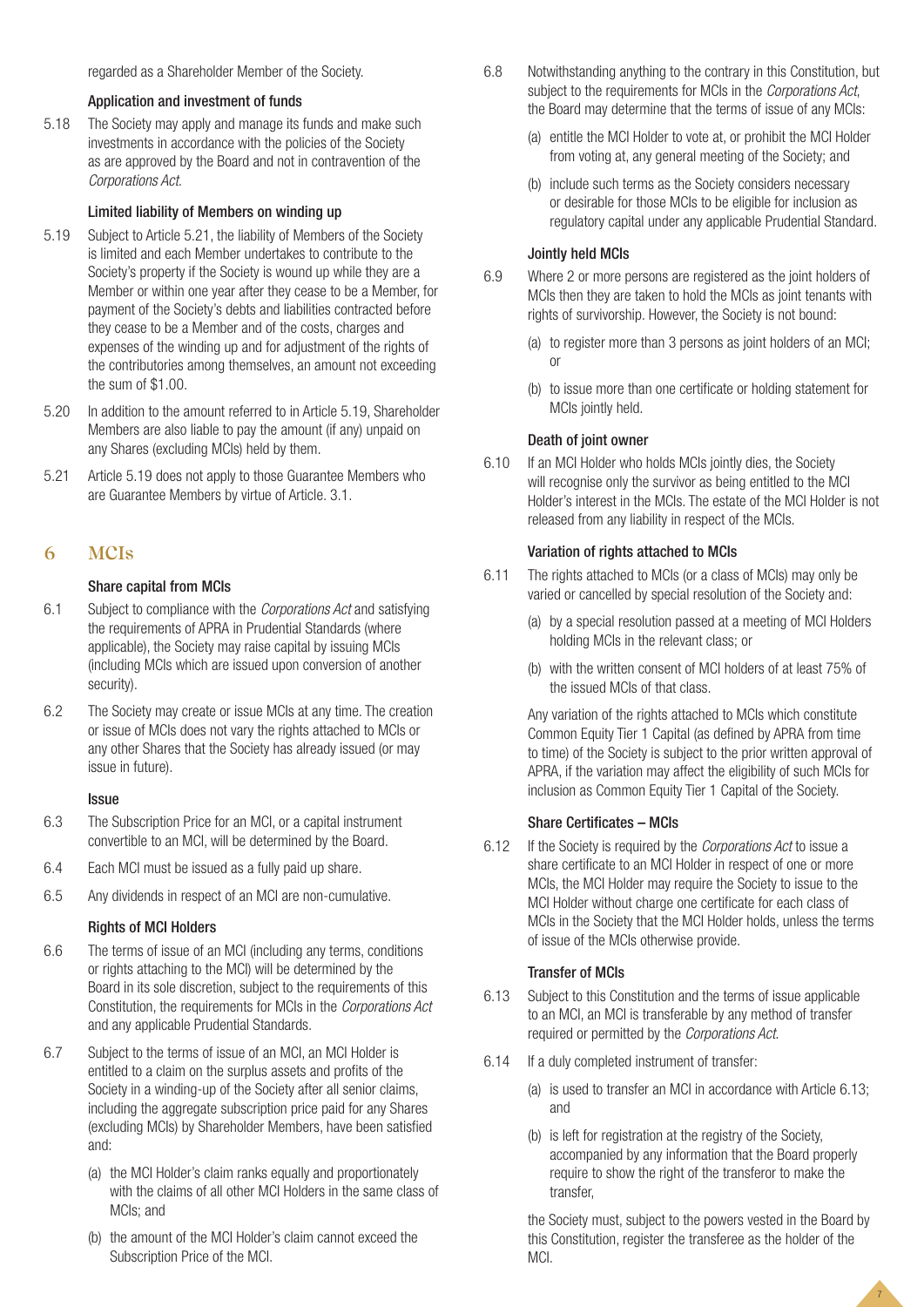# Registration as holder of MCIs

- 6.15 Except as provided by the rules of a licensed CS facility (as defined in the *Corporations Act*) which apply in relation to an MCI, a person becomes registered as an MCI Holder upon entry by the Society in its Register of Members of the person's particulars in relation to the MCI as required by the *Corporations Act*.
- 6.16 The Society must register all registrable transfer forms, split certificates, renunciations and transfers, issue certificates and transmission receipts and mark or note transfer forms without imposing a charge except where the issue of a certificate is to replace a lost or destroyed certificate.
- 6.17 The Society must retain every instrument of transfer which is registered for the period required by any applicable law.
- 6.18 The Board may refuse to register a transfer of MCIs, without having to give any reason.
- 6.19 The Board cannot refuse to register a transfer of MCIs under Article 6.18 if the transfer is either to a person holding a mortgage, charge, pledge or other security interest (or to a person acting as agent, trustee or nominee for such a person) ("Secured Party") which is given by an MCI Holder over their MCIs in the Society ("MCI Security"), or is pursuant to the exercise by a Secured Party of rights in relation to an MCI Security. The Board may request and rely on a written statement of the Secured Party certifying that the transfer is pursuant to an exercise of rights under an MCI Security.

## Voting MCI Holders

- 6.20 Subject to the *Corporations Act*, this Constitution and the terms of issue of the relevant MCI, a Voting MCI Holder is entitled to vote on resolutions at any general meeting of the Society to the extent specified in the terms of issue of the relevant MCI.
- 6.21 Subject to the *Corporations Act* and the terms of issue of the relevant MCI, a person who is both a Voting MCI Holder and a Member shall be entitled to exercise only one vote on any question arising for determination by the Members of the Society and Voting MCI Holders.

## Transmission of MCIs on MCI Holder's death

- 6.22 If an MCI Holder who does not hold MCIs jointly dies, the Society will recognise only the personal representative of the MCI Holder as being entitled to the MCI Holder's interest in the MCIs.
- 6.23 If the personal representative of the MCI Holder who has died gives the Board the information they reasonably require to establish the representative's entitlement to be registered as a holder of the MCIs:
	- (a) the personal representative may:
		- (i) by giving a signed notice to the Society, elect to be registered as the holder of the MCIs; or
		- (ii) by giving a completed transfer form to the Society, transfer the MCIs to another person; and
	- (b) the personal representative is entitled, whether or not registered as the holder of the MCIs, to the same rights as the MCI Holder.

On receiving an election under this article, the Society must register the personal representative as the holder of the MCIs.

## Transmission of MCIs on MCI Holder's bankruptcy or insolvency

- 6.24 If a person entitled to MCIs because of the bankruptcy or insolvency of an MCI Holder gives the Board the information they reasonably require to establish the person's entitlement to be registered as the holder of the MCIs, the person may:
	- (a) by giving a signed notice to the Society, elect to be registered as the holder of the MCIs; or
	- (b) by giving a completed transfer form to the Society, transfer the MCIs to another person.

On receiving an election under this article, the Society must register the person as the holder of the MCIs.

A transfer under this article is subject to the articles that apply to transfers generally.

This article has effect subject to the *Bankruptcy Act 1966* (Cth) and the *Corporations Act*.

## Transmission of MCIs on mental incapacity

- 6.25 If a person entitled to MCIs because of the mental incapacity of an MCI Holder gives the Board the information they reasonably require to establish the person's entitlement to be registered as the holder of the MCIs:
	- (a) the person may:
		- (i) by giving a signed notice to the Society, elect to be registered as the holder of the MCIs; or
		- (ii) by giving a completed transfer form to the Society, transfer the MCIs to another person; and
	- (b) the person is entitled, whether or not registered as the holder of the MCIs, to the same rights as the MCI Holder.

On receiving an election under this article, the Society must register the person as the holder of the MCIs.

A transfer under this article is subject to the articles that apply to transfers generally.

# **7 General meetings**

## Annual general meeting

7.1 If the Society is a public company, annual general meetings of the Society are to be held in accordance with the *Corporations Act*.

## General meeting

7.2 The Directors may convene a general meeting of the Society and the Directors must convene and arrange to hold a general meeting when requisitioned by Members and/or Voting MCI Holders in accordance with the *Corporations Act*.

## Notice of general meeting

- 7.3 Except where Section 249H(2) applies, at least 21 days notice must be given of a general meeting, exclusive of the day on which the notice is served or deemed to be served and of the day for which notice is given.
- 7.4 Notice of a general meeting must be given in accordance with Section 249J, and the replaceable rule in Section 249J(4) applies.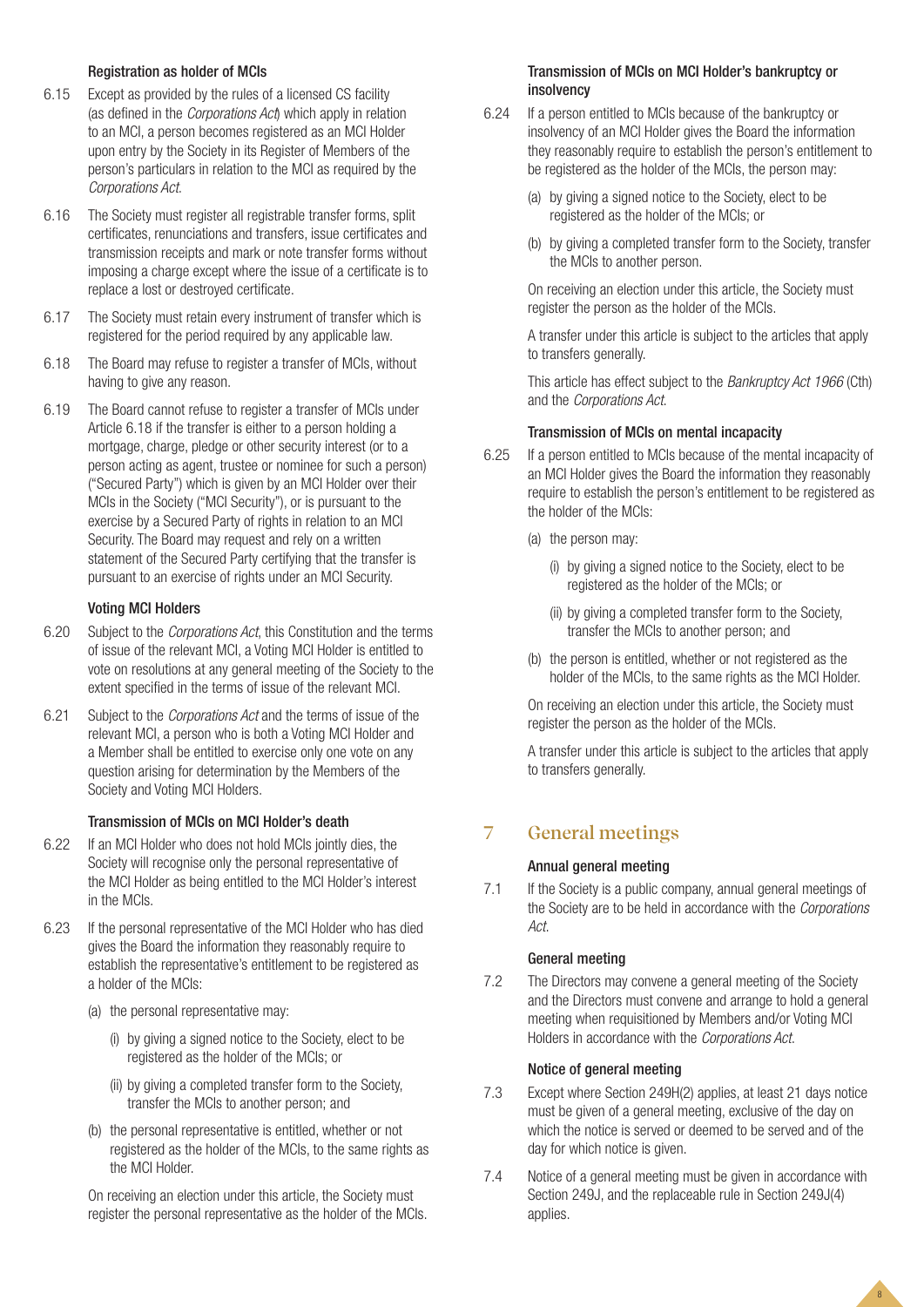- 7.5 A notice of a general meeting must:
	- (a) set out the place, date and time of meeting, and state the general nature of the business to be dealt with at the meeting and, if the meeting is to be held in two or more places, the technology that will be used to facilitate the holding of the meeting in that manner; and
	- (b) state that:
		- (i) a Member or Voting MCI Holder who is entitled to attend and cast a vote at the meeting has a right to appoint a proxy; and
		- (ii) a proxy need not be a Member or Voting MCI Holder.
- 7.6 If a special resolution is to be proposed, the notice of meeting must set out an intention to propose the special resolution and state the resolution.
- 7.7 The non-receipt of notice of a general meeting by, or the accidental omission to give notice of a general meeting to, a person entitled to receive notice does not invalidate any resolution passed at the general meeting.

# Postponement or cancellation of meeting

- 7.8 Where a general meeting (including an annual general meeting) is convened by the Directors they may, whenever they think fit, cancel the meeting or postpone the holding of the meeting to a date and time determined by them.
- 7.9 Written notice of cancellation or postponement of a general meeting must be given to each Member, and Voting MCI Holder individually and such other person as is entitled under the *Corporations Act* or this Constitution and must specify the reason for cancellation or postponement (as the case may be).
- 7.10 A notice postponing the holding of a general meeting must specify:
	- (a) a date and time for the holding of the postponed general meeting;
	- (b) a place for the holding of the postponed general meeting which may be either the same as or different from the place specified in the notice convening the general meeting; and
	- (c) if the postponed general meeting is to be held in two or more places, the technology that will be used to facilitate the holding of the general meeting in that manner.
- 7.11 The number of clear days from the giving of a notice postponing the holding of a general meeting to the date specified in that notice for the holding of the postponed general meeting must not be less than the number of clear days notice of the general meeting required to be given by this Constitution or the *Corporations Act*.
- 7.12 The only business that may be transacted at a general meeting the holding of which is postponed is the business specified in the notice convening the postponed general meeting.
- 7.13 The accidental omission to give notice of the cancellation or postponement of a general meeting to, or the non-receipt of any such notice by, any Member, Voting MCI Holder or person entitled to notice does not invalidate that cancellation or postponement or any resolution passed at a postponed meeting.
- 7.14 Where:
	- (a) by the terms of an instrument appointing a proxy or attorney or of an appointment of a Representative, a proxy or an attorney or a Representative is authorised to attend and

vote at a general meeting to be held on a specified date or at a general meeting or general meetings to be held on or before a specified date; and

(b) the date for holding the general meeting is postponed to a date later than the date specified in the instrument of proxy, power of attorney or appointment of Representative,

then, by force of this Article, that later date is substituted for and applies to the exclusion of the date specified in the instrument of proxy, power of attorney or appointment of Representative unless the Member or Voting MCI Holder appointing the proxy, attorney or Representative gives to the Society at its Registered Office notice in writing to the contrary not less than 48 hours before the time to which the holding of the meeting has been postponed.

7.15 Articles 7.8 to 7.14 (both inclusive) do not apply to a general meeting convened by Members and/or Voting MCI Holders under Section 249F or by the Directors pursuant to a requisition of Members and/or Voting MCI Holders under the *Corporations Act*.

# **8 Proceedings at general meetings**

# Representation of Member and Voting MCI Holders

- 8.1 Subject to any rules prescribed by the Directors pursuant to Article 8.17, a Member and Voting MCI Holder entitled to vote may be present and vote in person or may be represented at any meeting of the Society by:
	- (a) proxy;
	- (b) attorney; or
	- (c) in the case of a body corporate which is a Member or Voting MCI Holder, a Representative.
- 8.2 Unless the contrary intention appears, a reference to a Member or Voting MCI Holder in Article 8 means a person who is a Member or Voting MCI Holder, or is a proxy, attorney or Representative of that Member or MCI Holder.

# Quorum

- 8.3 The quorum for a general meeting:
	- (a) is, where the meeting is convened by or upon the requisition of Members and/or Voting MCI Holders, or is to consider any resolution which was the subject of a notice from Members and/or Voting MCI Holders pursuant to section 249N of the *Corporations Act* and is not recommended by the Directors, Members entitled to attend and vote at the meeting present in person or by proxy, Attorney or representative comprising 5% of all Members at the time of the meeting; or
	- (b) is otherwise, but subject to Article 8.7, five Members entitled to attend and vote at the meeting present in person or by proxy, attorney or Representative.
- 8.4 A Member placing a direct vote under Article 8.19 is not taken into account in determining whether or not there is a quorum at a general meeting.
- 8.5 An item of business may not be transacted at a general meeting unless a quorum is present when the meeting proceeds to consider it. If a quorum is present at the beginning of a meeting it is to be deemed present throughout the meeting unless the chairman of the meeting on the chairman's own motion or at the instance of a Member or Voting MCI Holder, proxy, attorney or Representative who is present otherwise declares.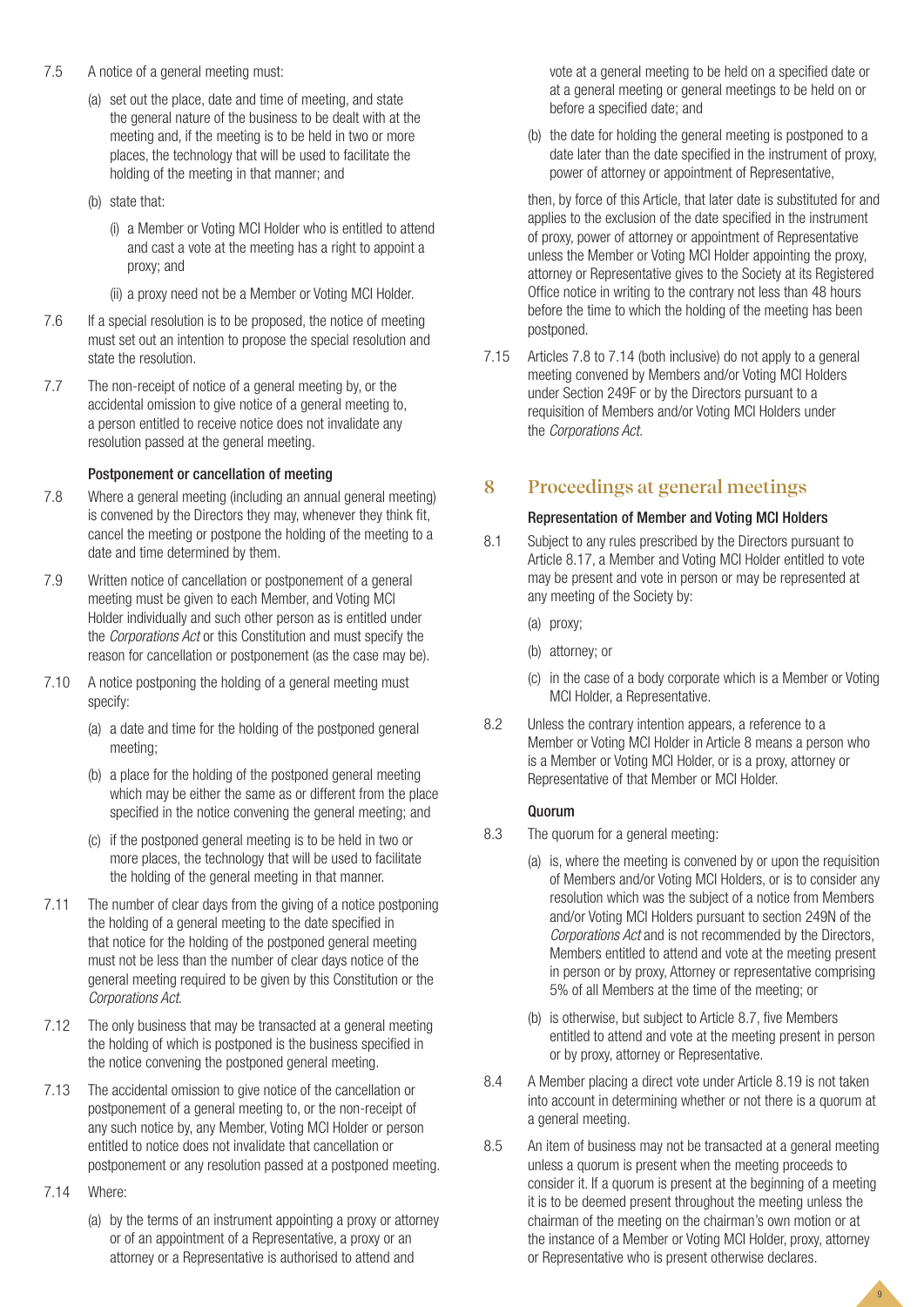- 8.6 If within 30 minutes after the time appointed for a meeting a quorum is not present, the meeting:
	- (a) is dissolved if it is a meeting referred to in Article 8.3(a); and
	- (b) in any other case stands adjourned to the same day in the next week and the same time and place, or to such other day, time and place as the Directors appoint by notice to the Members, Voting MCI Holders and others entitled to notice of the meeting.
- 8.7 At a meeting adjourned under Article 8.6(b) two persons each being a Member, or a proxy, attorney or Representative of a Member present at the meeting are a quorum and, if a quorum is not present within 10 minutes after the time appointed for the adjourned meeting, the meeting is dissolved.

# Appointment and powers of chairman of general meeting

- 8.8 If the Directors have elected one of their number as chairman of their meetings, that person is entitled to preside as chairman at a general meeting.
- 8.9 If a general meeting is held and:
	- (a) a chairman has not been elected by the Directors; or
	- (b) the elected chairman is not present within 10 minutes after the time appointed for the holding of the meeting or is unable or unwilling to act,

the following may preside as chairman of the meeting (in order of precedence): a Director chosen by a majority of the Directors present; the only Director present; a Member chosen by a majority of the Members present in person or by proxy, attorney or Representative.

- 8.10 The chairman of a general meeting:
	- (a) has charge of the general conduct of the meeting and of the procedures to be adopted at the meeting;
	- (b) may determine any dispute about the admission or rejection of a vote (including a vote recorded in a form of proxy);
	- (c) may require the adoption of any procedure which is in the chairman's opinion necessary or desirable for proper and orderly debate or discussion and the proper and orderly casting or recording of votes at the general meeting; and
	- (d) may, having regard where necessary to Sections 250S and 250T, terminate discussion or debate on any matter whenever the chairman considers it necessary or desirable for the proper conduct of the meeting,

and a decision by the chairman under this Article is final.

# Adjournment of general meetings

- 8.11 The chairman of a general meeting may, and must if so directed by the meeting, adjourn the meeting to a new day, time or place, but no business may be transacted at any adjourned meeting other than the business left unfinished at the meeting from which the adjournment took place.
- 8.12 When a meeting is adjourned for one month or more, notice of the adjourned meeting must be given as in the case of an original meeting.
- 8.13 Except as provided by Article 8.12, it is not necessary to give any notice of an adjournment or of the business to be transacted at any adjourned meeting.
- 8.14 A demand for a poll does not prevent the continuance of the meeting for the transaction of any business other than the question on which the poll has been demanded.

8.15 A resolution passed at a meeting resumed after an adjournment is passed on the day it was passed.

## Voting on a resolution

- 8.16 Subject to Article 8.19 and any rules prescribed by the Directors pursuant to Article 8.17, at any general meeting a resolution put to the vote of the meeting must be decided on a show of hands unless a poll is demanded:
	- (a) before the vote is taken;
	- (b) before the voting results on the show of hands are declared; or
	- (c) immediately after the voting results on the show of hands are declared,

by:

- (d) the chairman;
- (e) not less than 5 Members entitled to vote on the resolution; or
- (f)Members with at least 5% of the votes that may be cast on the resolution of a poll.

On a show of hands, a declaration by the chairman is conclusive evidence of the result.

# Direct Voting

- 8.17 The Directors may determine that at any general meeting or class of meeting, a Member who is entitled to attend and vote on a resolution at that meeting is entitled to a direct vote in respect of that resolution. A "direct vote" includes a vote delivered to the Society by post, fax or other electronic means approved by the Directors. The Directors may prescribe rules to govern direct voting including specifications as to the form, method and timing of giving a direct vote in order for the vote to be valid, and the treatment of direct votes.
- 8.18 A direct vote on a resolution at a meeting in accordance with Article 8.17 is of no effect and will be disregarded:
	- (a) if, at the time of the resolution, the person who cast the direct vote:
		- (i) is not entitled to vote on the resolution; or
		- (ii) would not be entitled to vote on the resolution if the person were present at the meeting at which the resolution is considered;
	- (b) if, had the vote been cast in person at the meeting at which the resolution is considered:
		- (i) the vote would not be valid; or
		- (ii) the Society would be obliged to disregard the vote;
	- (c) subject to any rules prescribed by the Directors, if the person who cast the direct vote is present in person at the meeting at the time the resolution is considered; and
	- (d) if the direct vote was cast otherwise than in accordance with any regulations, rules and procedures prescribed by the Directors under Article 8.17.
- 8.19 Subject to any rules prescribed by the Directors, if the Society receives a valid direct vote on a resolution in accordance with Articles 8.17 and 8.18 and, prior to, after or at the same time as receipt of the direct vote, the Society receives an instrument appointing a proxy, attorney or Representative to vote on behalf of the same Member or Voting MCI Holder on that resolution,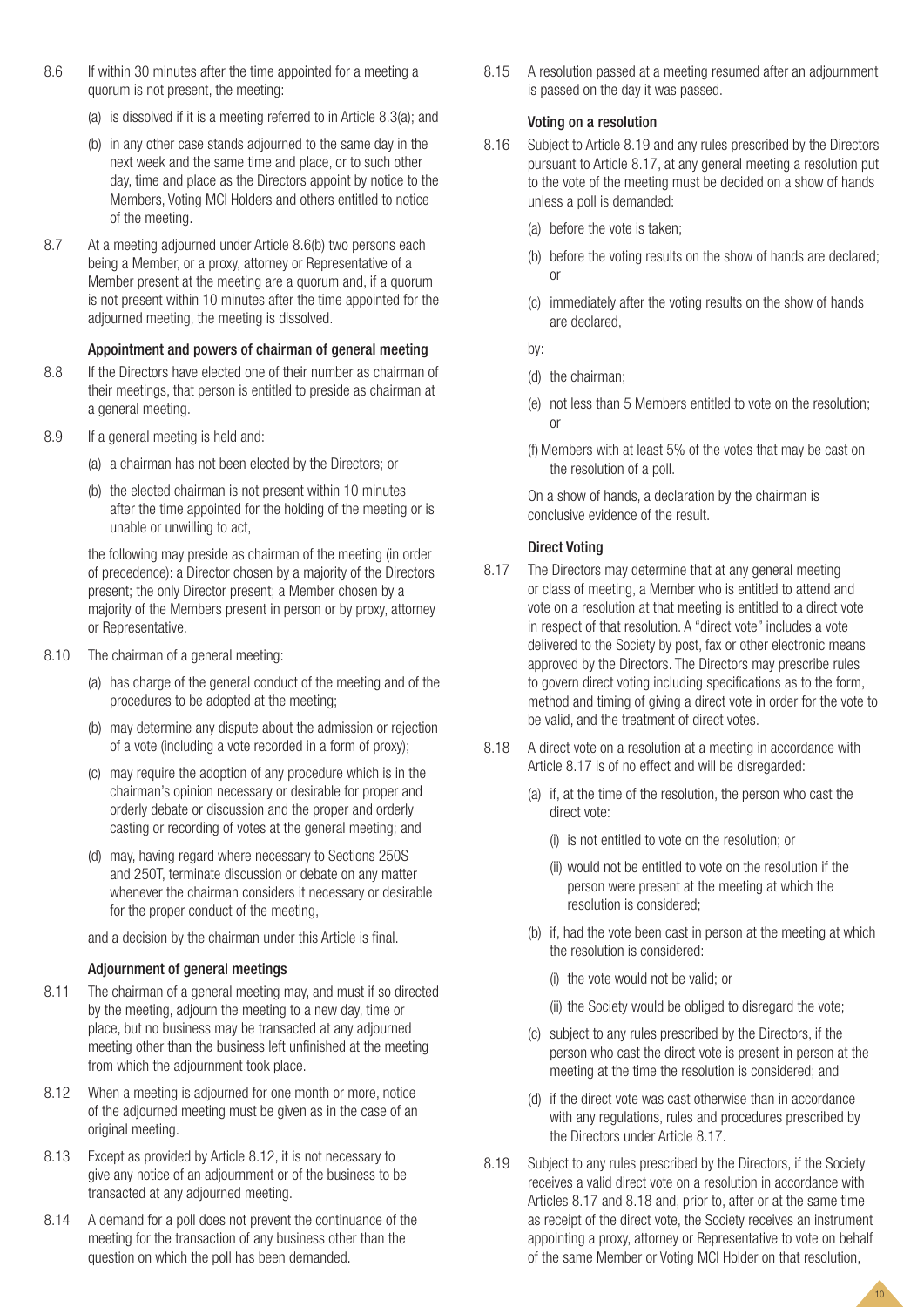the Society may regard the direct vote as effective in respect of that resolution and disregard any vote cast by the proxy, attorney or Representative on the resolution at the meeting.

## Questions decided by majority

8.20 Subject to the requirements of the *Corporations Act*, a resolution is taken to be carried if a simple majority of votes cast by those Members and Voting MCI Holders (or the proxies, attorneys or Representatives of those Members or Voting MCI Holders) entitled to attend and vote on the resolution are in favour of it.

## Poll

- 8.21 If a poll is properly demanded, it must be taken in the manner and at the date and time directed by the chairman and the result of the poll is the resolution of the meeting at which the poll was demanded.
- 8.22 A poll demanded on the election of a chairman or on a question of adjournment must be taken immediately.
- 8.23 A demand for a poll may be withdrawn.

## Equality of votes – chairman's casting vote

8.24 If there is an equality of votes, either on a show of hands or on a poll, the chairman of the meeting is entitled to a casting vote in addition to any votes to which the chairman is entitled as a Member or Voting MCI Holder or as a proxy, attorney or Representative of a Member

or Voting MCI Holder.

## Offensive material

- 8.25 A person may be refused admission to, or required to leave and not return to, a meeting if the person:
	- (a) refuses to permit examination of any article in the person's possession; or
	- (b) is in possession of any:
		- (i) electronic or recording device;
		- (ii) placard or banner; or
		- (iii) other article;

which the chairman considers to be dangerous, offensive or liable to cause disruption.

## Entitlement to vote

- 8.26 Subject to Article 8.27 and any rights or restrictions for the time being attached to any class or classes of Shares and irrespective of the number of accounts or Shares held or whether the person is the primary joint Guarantee Member, primary joint Shareholder Member or primary joint Voting MCI Holder:
	- (a) on a show of hands, each Member and Voting MCI Holder present in person and each other person present as a proxy, attorney or Representative of a Member or Voting MCI Holder has one vote.
	- (b) on a poll, each Member and Voting MCI Holder present in person or who has duly lodged a valid direct vote in respect of the relevant resolution under Article 8.17 has one vote and each person present as proxy or attorney or Representative of a Member or Voting MCI Holder has one vote for each Member or Voting MCI Holder that the person represents.
- 8.27 Subject to any rights or restrictions for the time being attached to any class or classes of Shares a person is entitled to receive notice of, attend and vote at a meeting if, and only if:
	- (a) in the case of a Guarantee Member, the Member has held the minimum amount of \$500 on deposit with the Society continuously for a period of at least 90 days ending on the last preceding 30 June; or
	- (b) in the case of a Shareholder Member, the Member has held at least 500 Shares (excluding MCIs) continuously for a period of at least 90 days ending on the last preceding 30 June and all calls and other sums due and presently payable by the Member in respect of the Member's Shares (excluding MCIs) have been paid.
- 8.28 A Member may be required to provide reasonable evidence to establish their voting rights under Article 8.27.
- 8.29 If a Member or Voting MCI Holder has been appointed to act as a Representative, proxy or attorney of another Member or Voting MCI Holder that person may vote both as a Member or Voting MCI Holder and for that other Member or Voting MCI Holder if the requirements of Article 8.27 are satisfied.
- 8.30 Section 250E(2) of the *Corporations Act* is excluded from application.
- 8.31 A proxy's authority to speak and vote for a Member or a Voting MCI Holder at a meeting is suspended while the Member or Voting MCI Holder is present at the meeting.

## Joint Members' or joint Voting MCI Holder's vote

8.32 In the case of joint Members or joint Voting MCI Holders the vote of the primary joint Guarantee Member, the primary joint Shareholder Member or the primary joint Voting MCI Holder (as the case may be) if they tender a vote, whether in person or by proxy, attorney or Representative, must be accepted to the exclusion of the votes of the other joint holders. If the primary joint Guarantee Member, the primary joint Shareholder Member or the primary joint Voting MCI Holder (as the case may be) does not tender a vote then the vote of the senior Member or senior Voting MCI Holder who tenders a vote, whether in person, proxy, attorney, or Representative will be accepted and, for this purpose, seniority is determined by the order in which the names stand in the Register of Members (as applicable).

## Vote of Member or Voting MCI Holder of unsound mind

8.33 If a Member or Voting MCI Holder is of unsound mind or is a person whose person or estate is liable to be dealt with in any way under the law relating to mental health then the Member's or Voting MCI Holder's committee or trustee or such other person as properly has the management of the Member's or Voting MCI Holder's estate may exercise any rights of the Member or Voting MCI Holder in relation to a general meeting as if the committee, trustee or other person were the Member or Voting MCI Holder.

> This article is subject to Article 6.25, in respect of a Voting MCI Holder.

> > 11

## Objection to voting qualification

8.34 An objection may not be raised to the right of a person to attend or vote at the meeting or adjourned meeting except at that meeting or adjourned meeting. Any such objection must be referred to the chairman of the meeting, whose decision is final.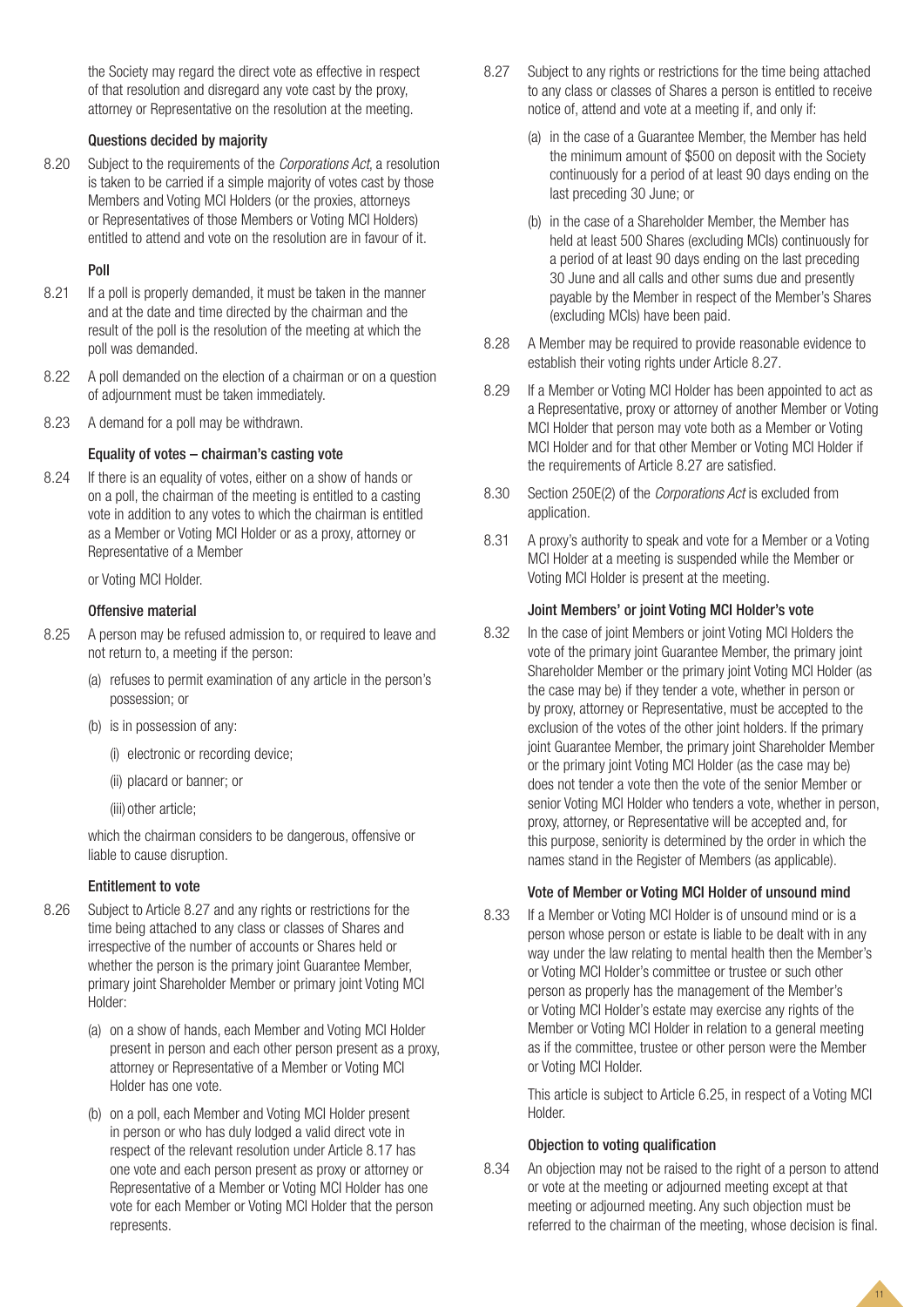The chairman may adjourn the meeting to allow time to assess the eligibility of Members or Voting MCI Holders to vote. A vote not disallowed under such an objection is valid for all purposes.

#### Appointment of proxy

- 8.35 A Member or Voting MCI Holder entitled to attend and vote at a general meeting may appoint a person as the Member's or Voting MCI Holder's proxy to attend and vote for the Member or Voting MCI Holder at the meeting. A proxy need not be a Member or Voting MCI Holder.
- 8.36 A person may not act as proxy for more than 3 Members, unless that person is the chairman of the meeting.
- 8.37 An appointment of a proxy is valid if it is signed by the Member or Voting MCI Holder making the appointment and contains the following information:
	- (a) the Member's or Voting MCI Holder's name and address;
	- (b) the Society's name;
	- (c) the proxy's name or the name of the office held by the proxy; and
	- (d) the meetings at which the appointment may be used.
	- An appointment may be a standing one.
- 8.38 An undated appointment is to be taken to have been dated on the day it is given to the Society.
- 8.39 An appointment may specify the way the proxy is to vote on a particular resolution. In that event:
	- (a) the proxy need not vote on a show of hands, but if the proxy does so, the proxy must vote that way;
	- (b) if the proxy has two or more appointments that specify different ways to vote on the resolution, the proxy must not vote on a show of hands;
	- (c) if the proxy is the chairman, the proxy must vote on a poll, and must vote that way; and
	- (d) if the proxy is not the chairman, the proxy need not vote on a poll, but if the proxy does so, the proxy must vote that way.

If a proxy is also a Member or Voting MCI Holder, this Article does not affect the way that the person can cast any voting rights that person has.

- 8.40 Except to the extent that the appointment of a proxy expressly limits the exercise by the proxy of the power to vote at a meeting, a proxy has the same rights to attend, vote and otherwise act at the meeting as a Member or Voting MCI Holder attending the meeting in person.
- 8.41 An appointment of a proxy does not need to be witnessed.
- 8.42 A later appointment revokes an earlier one if both appointments could not be validly exercised at the meeting.
- 8.43 An instrument appointing a proxy is to be taken to confer authority to demand or join in demanding a poll.

## Receipt of proxy and other instruments

8.44 An instrument appointing a proxy may not be treated as valid unless the instrument (and any power of attorney under which the instrument is signed or, in the case of an unregistered power, a copy of that power or authority certified as a true copy) is received by the Society not less than 48 hours before the time for holding the meeting or adjourned meeting at

which the person named in the instrument proposes to vote at the Registered Office or at any other place specified for that purpose in the notice convening the meeting.

If the notice convening a general meeting specifies a facsimile number to which a proxy and related materials may be sent, then receipt by the facsimile machine on that number of a complete and legible facsimile of the document will be taken as a receipt by the Society at a specified place for the purposes of this Article.

## Validity of vote in certain circumstances

- 8.45 A vote given in accordance with the terms of an instrument of proxy or of a power of attorney is valid notwithstanding:
	- (a) the previous death or unsoundness of mind of the principal;
	- (b) the revocation of the instrument, or of the authority under which the instrument was executed, or of the power; or
	- (c) the execution of a transfer of the Share in respect of which the instrument or power is given,

if notice in writing of the death, unsoundness of mind, revocation or transfer has not been received by the Society at the Registered Office before the commencement of the meeting or adjourned meeting at which the instrument is used or the power is exercised.

#### Director entitled to notice of meeting

8.46 A Director is entitled to receive notice of and to attend all general meetings and all separate general meetings of the holders of any class of Shares and is entitled to speak at those meetings.

#### Auditor entitled to notice of meeting

- 8.47 The Society must give its auditor (if any):
	- (a) notice of a general meeting in the same way that a Member and Voting MCI Holder is entitled to receive notice; and
	- (b) any other communications relating to the general meeting that a Member and Voting MCI Holder is entitled to receive.

#### Special Resolutions

- 8.48 A special resolution to modify or repeal this Constitution, or any Article relating to:
	- (a) the rights of Members, Guarantee Members or Shareholder Members or the rights attaching to a class or classes of Shares (excluding MCIs);
	- (b) the residence requirements of Directors;
	- (c) the qualifications of Directors;
	- (d) the entitlement of Members to vote at a general meeting;
	- (e) the quorum at a meeting of Members;
	- (f) the profits, surplus assets or reserves of the Society, except where the modification relates to the rights of MCI Holders to surplus assets or profits under Article 6.7;
	- (g) the distribution of assets on winding up, except where the modification relates to the rights of MCI Holders to surplus assets or profits under Article 6.7; or
	- (h) this Article 8.48,

is only effective if 5% or more of all Members eligible to vote on the resolution either in person or by proxy, attorney or Representative vote on the resolution.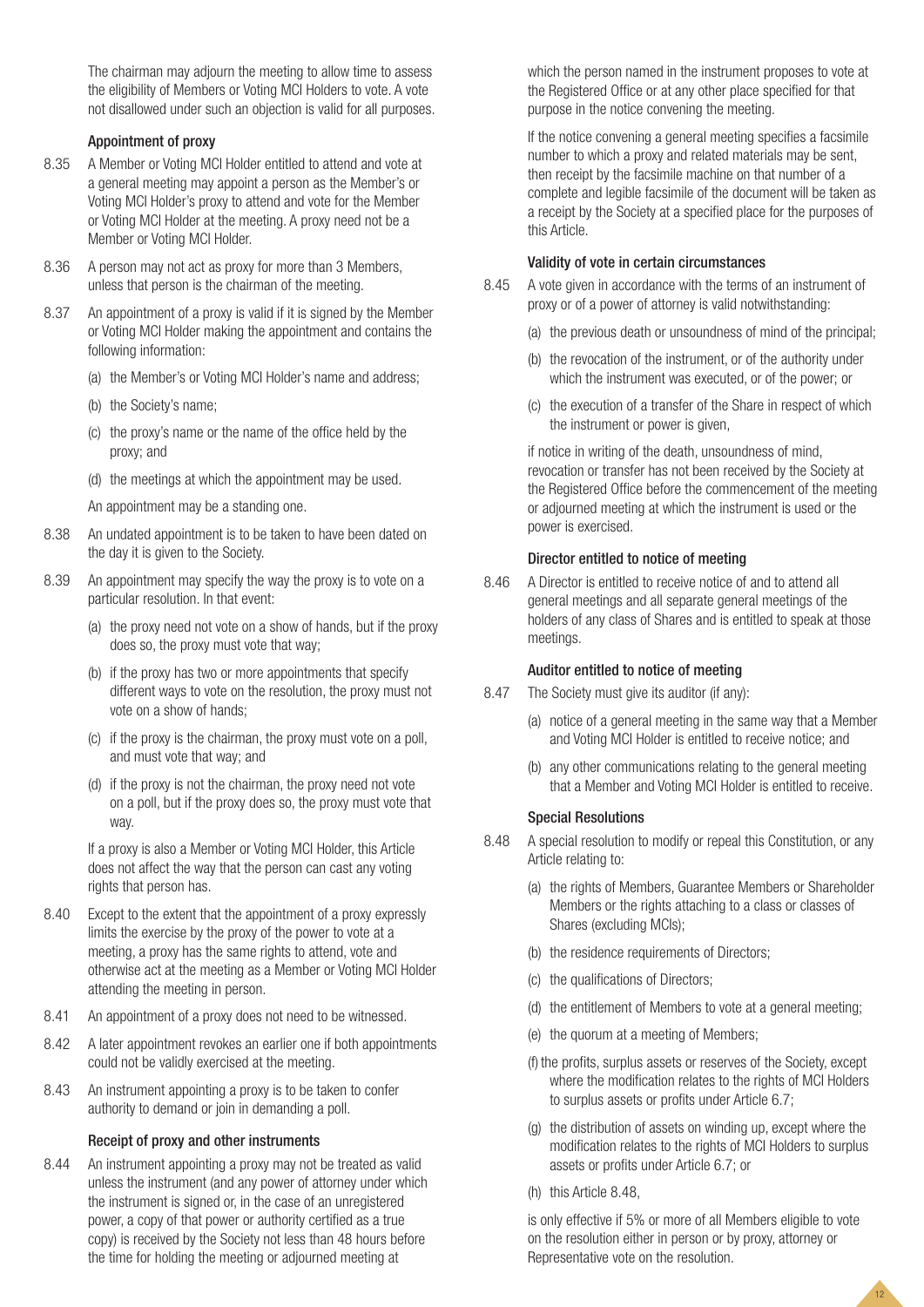# **9 The Directors**

# Number of Directors

9.1 The number of Directors is the number, not less than 5 nor more than 9, or such lesser number as is fixed by the Directors from time to time, but the number so fixed at a particular time must not be fewer than the number of Directors when the determination takes effect. The Directors in office at the time of adoption of this Constitution continue in office subject to this Constitution. The Society in general meeting may by resolution increase or reduce the number of Directors.

# Residence of Directors

9.2 At least one half of the number of Directors from time to time in office must be persons who are ordinarily resident in the Hunter Region. No person may be appointed as a Director if their appointment would result in contravention of this Article 9.2. If a Director ceases to be ordinarily resident in the Hunter Region or a person who is a Director ordinarily resident in the Hunter Region ceases to hold office as a Director so as to result in a contravention of this Article 9.2, the remaining Directors must take all reasonable steps to remedy the contravention as soon as practicable.

# Rotation of Directors

9.3 At each annual general meeting the number of Directors in office shall determine the number of Directors who must retire. If the number of Directors in office at the time of the annual general meeting is seven or more, then two Directors must retire, otherwise one Director must retire from office.

> In determining the number of Directors to retire, account is not to be taken of a Director who only holds office until the conclusion of the meeting in accordance with Article 9.8 or a Managing Director or Executive Director.

# Office held until conclusion of meeting

9.4 A retiring Director holds office until the conclusion of the meeting at which that Director retires but is eligible for re-election.

# Directors to retire

9.5 The Directors to retire at any annual general meeting in accordance with Article 9.3 must be those who have been longest in office since their last election, but, as between persons who were last elected as Directors on the same day, those to retire must be determined by lot, unless they otherwise agree among themselves.

# Director elected at general meeting

9.6 The Society may, at a general meeting, at which a Director retires or otherwise vacates office, by resolution fill the vacated office by electing a person to that office.

# Eligibility for election as Director

- 9.7 Except for:
	- (a) a person who is eligible for election or re-election under Article 9.4 or 9.8; or
	- (b) a person recommended for election by the Directors,

a person is not eligible for election as a Director at a general meeting of the Society unless a consent to nomination signed by the person has been lodged at the Registered Office at least 30 business days before the general meeting or any other period permitted under the *Corporations Act*.

# Casual vacancy or additional Director

- 9.8 The Society in general meeting may by resolution and the Directors may at any time appoint any person to be a Director to hold office until the next annual general meeting, either to fill a casual vacancy or as an addition to the existing Directors. A person appointed to be a Director under this Article:
	- (a) if appointed by the Society in general meeting to fill a casual vacancy, is subject to retirement at the same time as if the person had become a Director on the day on which the Director in whose place they are appointed was last elected a Director; and
	- (b) if appointed by the Directors and is not a Managing Director or Executive Director who is exempt under Article 11.37, holds office until the conclusion of the next annual general meeting of the Society but is eligible for election as a Director at that meeting.

# Removal of Director

9.9 The Society in general meeting may by resolution under Section 203D remove a Director from office as a Director.

# Qualification of Directors

- 9.10 A Director is not required to hold a Share in the Society but must:
	- (a) be a Member;
	- (b) have a minimum of \$2000 invested with the Society for a period of not less than 3 years immediately prior to appointment as a Director; and
	- (c) maintain the minimum Deposit of \$2000 throughout the Director's period of office.

The requirement in paragraph (b) does not apply to Directors appointed prior to 29 September 2000.

9.11 The Directors may at their discretion vary or waive some or all of the requirements of Article 9.10 in relation to a particular Director.

# Remuneration of Directors

- 9.12 Subject to Article 9.14, the Directors are entitled to be paid out of the funds of the Society as remuneration for their services as Directors such sum accruing from day to day as the Society in general meeting determines.
- 9.13 In the absence of apportionment determined by the meeting, the Directors may determine how the sum for their remuneration is to be apportioned among them (excluding the remuneration of any employee Director in respect of their employment) and how and when it is to be paid.
- 9.14 If the number of Directors in office is greater than the number in office when the Directors' remuneration was last determined (whether at a general meeting or by Article 9.12) each additional Director is entitled, until the remuneration of the Directors is next determined at a general meeting, to be paid as remuneration for services as a Director an amount per annum up to a limit obtained by dividing the aggregate amount paid to the other Directors as remuneration for their services as Directors by the number of the other Directors.
- 9.15 If a Director is required to perform services for the Society otherwise than as a Director, then the Society may pay the Director an additional amount for that service.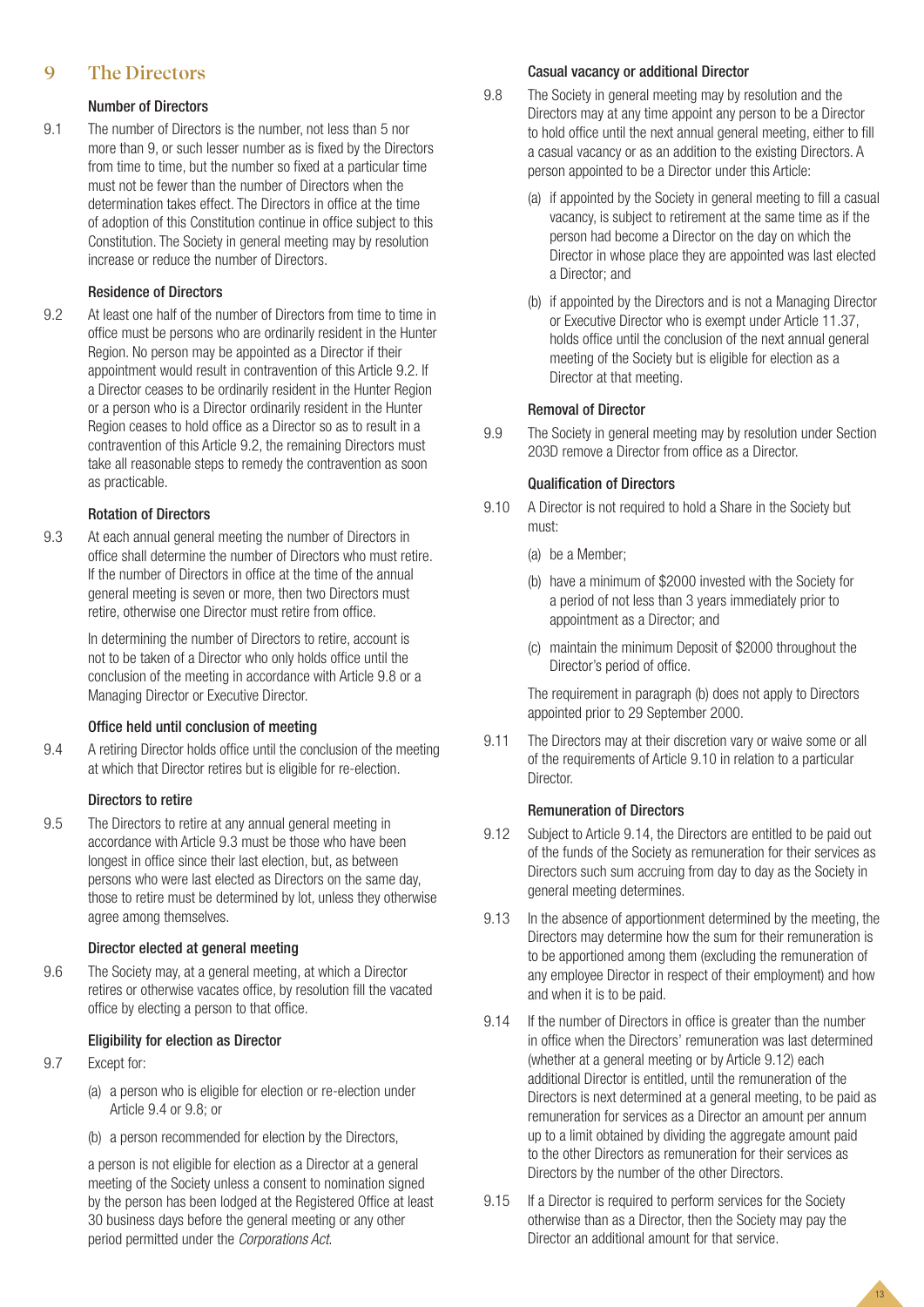9.16 The Society must pay a retired Director, or the estate of a Director who dies in office, a retirement benefit in recognition of past services calculated at the maximum limit permitted by the *Corporations Act*. This Article only applies to Directors first elected prior to 31 December 2010.

## Travelling expenses

9.17 A Director is also entitled to be reimbursed out of the funds of the Society such reasonable travelling, accommodation and other expenses as the Director may incur when travelling to or from meetings of the Directors or a committee or when otherwise engaged on the business of the Society.

## Director's interests

- 9.18 A Director is not disqualified by the Director's office and the fiduciary relationship established by it from holding any office or place of profit, other than that of auditor, under the Society or a related body corporate of the Society. A Director may, subject to the *Corporations Act*:
	- (a) be or become a director of or otherwise hold office or a place of profit in any other company promoted by the Society or in which the Society may be interested as vendor, shareholder or otherwise;
	- (b) contract or make any arrangement with the Society or any related body corporate whether as vendor, purchaser, broker, solicitor or accountant or other professional person or otherwise and any contract or arrangement entered or to be entered into by or on behalf of the Society or any related body corporate in which any Director is in any way interested is not avoided for that reason; and
	- (c) participate in any association, institution, fund, trust or scheme for past or present employees or Directors of the Society or any related body corporate, or any of their respective predecessors in business or their dependants or persons connected with them.
- 9.19 A Director who:
	- (a) holds any office or place of profit under the Society;
	- (b) holds any office or place of profit referred to in Article 9.18(a);
	- (c) is involved in a contract or arrangement referred to in Article 9.18(b); or
	- (d) participates in an association or otherwise under Article 9.18(c),

is not by reason only of that fact or any interest resulting from it or the fiduciary relationship established by it liable to account to the Society for any remuneration or other benefits accruing from it.

- 9.20 A Director or a firm of which the Director is a partner or employee may act in a professional capacity, other than as auditor, for the Society or any related body corporate and a Director or a Director's firm is entitled to remuneration for professional services as if the relevant Director was not a **Director**
- 9.21 Each Director must disclose that Director's interests to the Society in accordance with the *Corporations Act.*
- 9.22 A Director who has a material personal interest in a matter that is being considered at a meeting of the Directors may not:
	- (a) vote on the matter (or in relation to a proposed resolution

specified in Section 195(2) in relation to the matter, whether in relation to that or a different Director); or

(b) be present while the matter (or a proposed resolution of that kind) is being considered at the meeting,

except as permitted by Section 195(1). Except as provided by this Article, a Director is not disqualified from voting as contemplated by paragraph (a) or from being present as contemplated by paragraph (b).

- 9.23 The Director may be counted in the quorum present at any Director's meeting at which the contract, proposed contract or arrangement or other matter is considered if the Director is permitted by the *Corporations Act* to be present during the consideration.
- 9.24 For the purposes of Article 9.22, a Director does not have an interest in a matter relating to an existing or proposed contract of insurance merely because the contract insures, or would insure, the Director against a liability incurred by the Director as an officer of the Society or of a related body corporate. This Article does not apply if the Society is the insurer.
- 9.25 The restrictions contained in Article 9.22 may at any time or times be suspended or relaxed to any extent and either prospectively or retrospectively by resolution of the Society in general meeting, if that is permitted by the *Corporations Act*.
- 9.26 If a Director has a material personal interest in a matter the Director may not participate in the execution of any instrument by or on behalf of the Society and whether through signing or sealing the same or otherwise.

## Vacation of office of Director

- 9.27 In addition to the circumstances in which the office of a Director becomes vacant under the *Corporations Act*, the office of a Director becomes vacant if the Director:
	- (a) becomes of unsound mind or a person whose person or estate is liable to be dealt with in any way under the law relating to mental health;
	- (b) resigns from the office by notice in writing to the Society;
	- (c) is removed from office under Article 9.5;
	- (d) retires from office under Article 9.6;
	- (e) is not present personally or by an Alternate Director or by a proxy at 3 consecutive meetings of the Directors without leave of absence from the Directors;
	- (f) dies;
	- (g) ceases to be a Member of the Society; or
	- (h) becomes an employee of the Society (except if appointed under Article 11.35);
	- (i) fails to maintain at a minimum, the Deposit requirement specified in Article 9.10 or determined under Article 9.11 (unless this requirement has been waived by the Directors under Article 9.11) and the situation is not rectified within 5 business days of the breach being notified to the Director;
	- (j) is 3 months in arrears in relation to any money due to the Society and has failed to make arrangements for payment satisfactory to the Society; or
	- (k) voluntarily resigns from the office of Managing Director or Executive Director.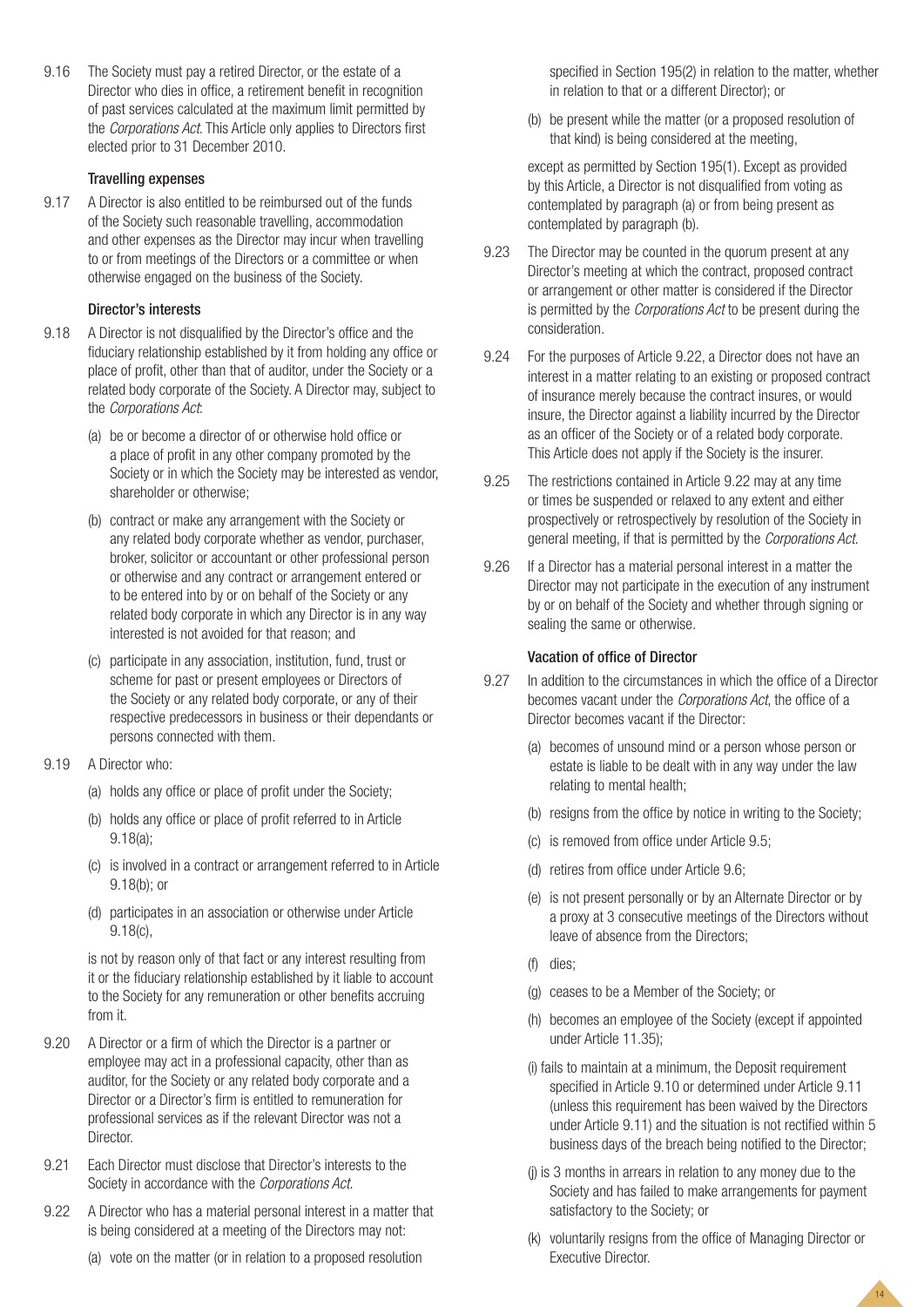# **10 Powers and duties of Directors**

# Directors to govern Society

- 10.1 The business of the Society is to be governed by the Directors, who may exercise all such powers of the Society as are not, by the *Corporations Act* or by this Constitution, required to be exercised by the Society in general meeting.
- 10.2 Without limiting the generality of Article 10.1, the Directors may exercise all the powers of the Society to borrow or raise money, to charge any property or business of the Society or all or any of its uncalled capital and to issue debentures or give any other security for a debt, liability or obligation of the Society or of any other person.

## Power to delegate

10.3 Without limiting Article 9.5, the Directors may delegate all or any of their powers, authorities or discretions.

# Appointment of attorney

- 10.4 The Directors may, by power of attorney, appoint any person or persons to be the attorney or attorneys of the Society for the purposes and with the powers, authorities and discretions vested in or exercisable by the Directors for such period and subject to such conditions as they think fit.
- 10.5 Any such power of attorney may contain such provisions for the protection and convenience of persons dealing with the attorney as the Directors think fit and may also authorise the attorney to delegate all or any of the powers, authorities and discretions vested in the attorney.

## **Minutes**

10.6 The Directors must cause minutes of meetings to be made and kept in accordance with the *Corporations Act*.

## Execution of Society cheques, etc

10.7 All cheques, promissory notes, bankers' drafts, bills of exchange and other negotiable instruments, and all receipts for money paid to the Society, must be signed, drawn, accepted, endorsed or otherwise executed, as the case may be, in such manner and by such persons as the Directors determine from time to time.

## Confidentiality

- 10.8 Except as otherwise required by law, every Director and other agent or officer of the Society must:
	- (a) keep secret all aspects of all transactions of the Society except:
		- (i) to the extent necessary to enable the Director, agent or officer to perform their duties to the Society; and
		- (ii) as required by law; and
	- (b) if requested by the Directors, sign and make a declaration not to disclose or publish any aspect of any transaction of the Society.

## Custody of papers

10.9 All books of account, securities, documents and papers of the Society other than such (if any) as the Board may direct to be kept elsewhere will be kept at the Registered Office of the Society in such manner and with such provisions for their security as the Board directs.

## Registered Office

10.10 The Registered Office and principal place of actual management of the Society must at all times be located in Newcastle City.

# **11 Proceedings of Directors**

## Directors' meetings

- 11.1 The Directors may meet together for the despatch of business and adjourn and otherwise regulate their meetings as they think fit.
- 11.2 A Director may at any time, and the Secretary must on the written request of a Director, convene a Directors' meeting.
- 11.3 Except as specified in Article 11.4, at least 48 hours notice must be given to each Director of all Directors' meetings.
- 11.4 Directors' meetings may be convened on less than 48 hours notice where:
	- (a) the Chairman determines that there are exceptional circumstances; or
	- (b) a majority of Directors authorise the Secretary to convene a meeting on shorter notice.
- 11.5 Directors' meetings shall be held at least every two months.

## Notice of meeting

11.6 Each Director may provide an address and/or an email address to which notices may be sent. It is acceptable that notice of any meeting and any other communication with a Director is given to any address or email address provided by the Director. If it is known that a Director is outside Australia at the time that notice is given, the notice must be sent by email to the Director's nominated email address if the Director has provided an email address.

#### Questions decided by majority

- 11.7 Questions arising at a Directors' meeting are to be decided by a majority of votes of Directors present and entitled to vote and any such decision is for all purposes to be deemed a decision of the Directors.
- 11.8 A person who is present at a Directors' meeting as an Alternate Director or as a proxy for another Director has one vote for each absent Director who would be entitled to vote if present at the meeting and for whom that person is an Alternate Director or proxy, and if that person is also a Director has one vote as a Director in that capacity.

#### Chairman's casting vote

11.9 In the event of an equality of votes, the chairman of the Directors' meeting has a casting vote.

#### Alternate Directors and proxies

- 11.10 Subject to the *Corporations Act*, a Director may appoint a person approved by a majority of the Directors to be an Alternate Director in the Director's place during such period as the Director thinks fit.
- 11.11 An Alternate Director is entitled to notice of all Directors' meetings and, if the appointor does not attend a Directors' meeting, is entitled to attend and vote in the appointor's stead.
- 11.12 An Alternate Director may exercise all the powers except the power to appoint an Alternate Director and, subject to the *Corporations Act*, may perform all the duties of the appointor insofar as the appointor has not exercised or performed them.
- 11.13 Whilst acting as a Director, an Alternate Director is responsible to the Society for the Alternate Director's own acts and defaults and the appointor is not responsible for them.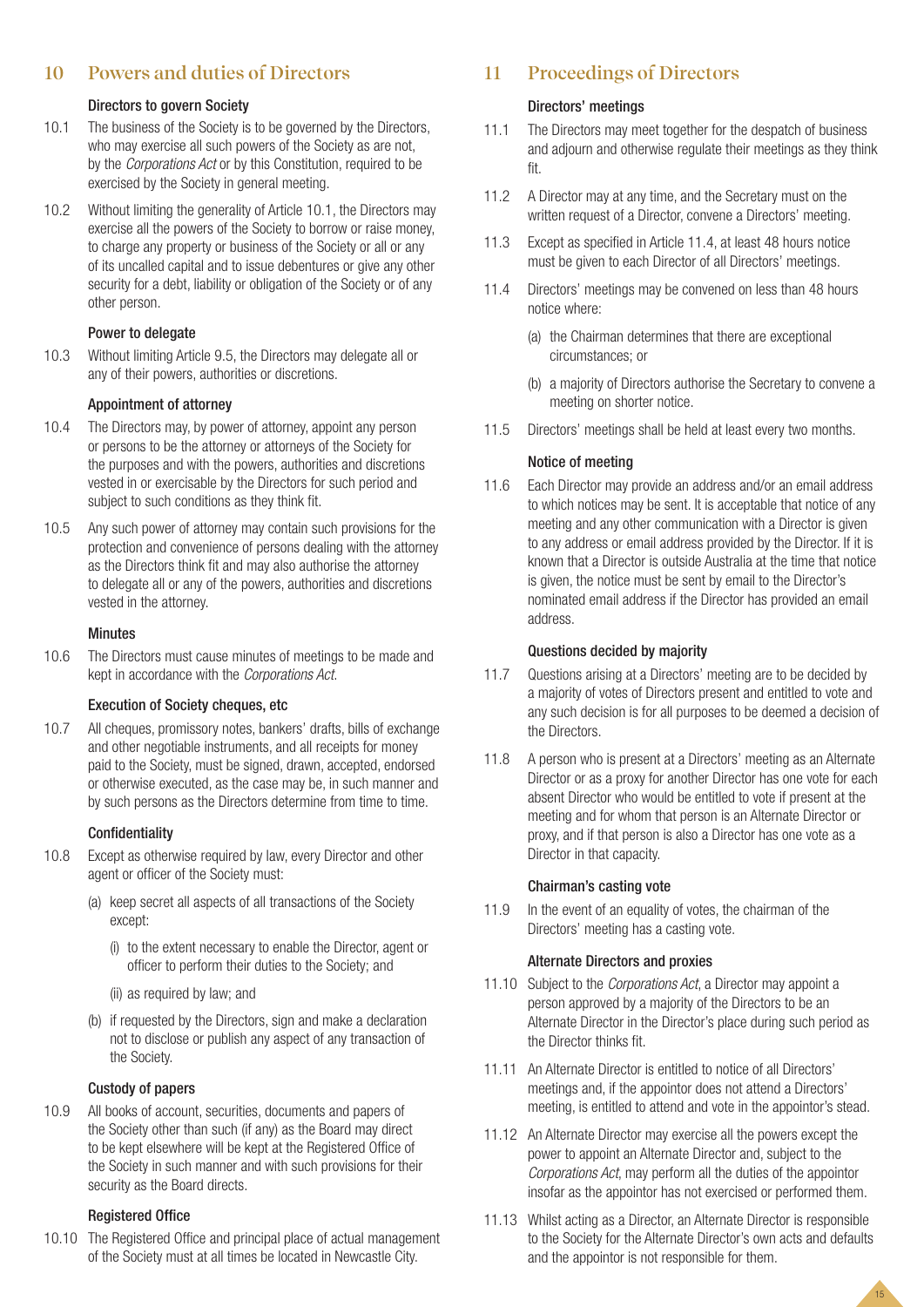- 11.14 An Alternate Director is not entitled to receive from the Society any remuneration or benefit under Article 9.12, 9.15 or 9.16.
- 11.15 The appointment of an Alternate Director may be terminated at any time by the appointor notwithstanding that the period of the appointment of the Alternate Director has not expired, and terminates in any event if the appointor ceases to be a Director.
- 11.16 An appointment, or the termination of an appointment, of an Alternate Director must be effected by a notice in writing signed by the Director who makes or made the appointment and delivered to the Society.
- 11.17 An Alternate Director is not to be taken into account separately from the appointor in determining the number of Directors.
- 11.18 A Director may attend and vote by proxy at a Directors' meeting if the proxy:
	- (a) is another Director; and
	- (b) has been appointed in writing under the signature of the appointor or by an email from the appointor,

and such an appointment may be general or for one or more particular Directors' meetings. A Director present as a proxy for another Director who would be entitled to vote if present at the Directors' meeting has one vote for that other Director and one vote as a Director in that capacity.

# Quorum for Directors' meeting

11.19 At a Directors' meeting, the number of Directors whose presence in person or by proxy is necessary to constitute a quorum is at least half the Directors then in office or any greater number determined by the Directors from time to time. For the purposes of this Article, a quorum is present during the consideration of a matter at a Directors' meeting if at least half of the Directors then in office who are entitled to vote on any motion in relation to that matter are present.

> If, within 30 minutes of the time appointed for a Directors' meeting, a quorum is not present the meeting will stand adjourned to the same day, time and place in the next week.

# Remaining Directors may act

11.20 The continuing Directors may act notwithstanding a vacancy in their number but, if and so long as their number is reduced below the minimum fixed by Article 9.1, the continuing Directors may, except in an emergency, act only for the purpose of filling vacancies to the extent necessary to bring their number up to that minimum or of convening a general meeting.

# Chairman

- 11.21 The Directors must elect a Director as chairman of Directors' meetings and may determine the period for which the chairman will hold office. To be eligible to be elected and to continue to hold office as Chairman, the Director must be ordinarily resident in the Hunter Region.
- 11.22 The chairman, whilst remaining qualified to act as a Director, may only be removed from office as chairman by resolution of which notice has been given to all Directors not less than 14 days before the Directors' meeting at which the resolution is proposed. The Directors' meeting must be one which the chairman attends unless the chairman wilfully absents himself or herself from that meeting.
- 11.23 If no chairman is elected or if the chairman is not present at any Directors' meeting within 10 minutes after the time appointed

for the meeting to begin, the Directors present must elect a Director to be chairman of the meeting.

11.24 A chairman who ceases to be a Director, also ceases to be the chairman.

## Directors' committees

- 11.25 The Directors may delegate any of their powers, other than powers required by law to be dealt with by Directors as a Board, to a committee or committees consisting of at least one of their number and such other persons as they think fit.
- 11.26 A committee to which any powers have been delegated under Article 11.25 must exercise the powers delegated in accordance with any directions of the Directors and a power so exercised is deemed to have been exercised by the Directors.
- 11.27 The Board will ordinarily, when electing the membership of a committee, appoint one of the committee members as chairman of the committee meetings. If a meeting of a committee is held and:
	- (a) a chairman has not been elected; or
	- (b) the chairman is not present within 10 minutes after the time appointed for the holding of the meeting or is unable or unwilling to act,

the members involved may elect one of their number to be chairman of the meeting.

- 11.28 A committee may meet and adjourn as it thinks proper.
- 11.29 Questions arising at a meeting of a committee are to be determined by a majority of votes of the members involved and voting. The chairman, in addition to the chairman's deliberative vote, has a casting vote.

# Written resolution by Directors

- 11.30 If:
	- (a) the text of a proposed written resolution is sent to all of the Directors who are eligible to vote on the resolution; and
	- (b) at least two-thirds of the Directors eligible to vote on the resolution (being at least a quorum) sign or consent to the written resolution,

then that resolution is taken to have been passed at a Directors' meeting held at the time when the written resolution was signed or consented to by the last eligible Director (constituting twothirds of them) to sign or consent to it and the written resolution should be minuted accordingly.

- 11.31 A written resolution may consist of several documents in like form, each signed or consented to by one or more Directors, including:
	- (a) a signed document in the form of a facsimile transmission; or
	- (b) a document consented to by a Director by giving the Secretary a written notice, including by email or other electronic means, signifying their assent to the resolution.

# Use of technology

11.32 A Directors' meeting may be called or held using any technology consented to by each Director. The consent may be a standing one. A Director may only withdraw consent within a reasonable period before the meeting.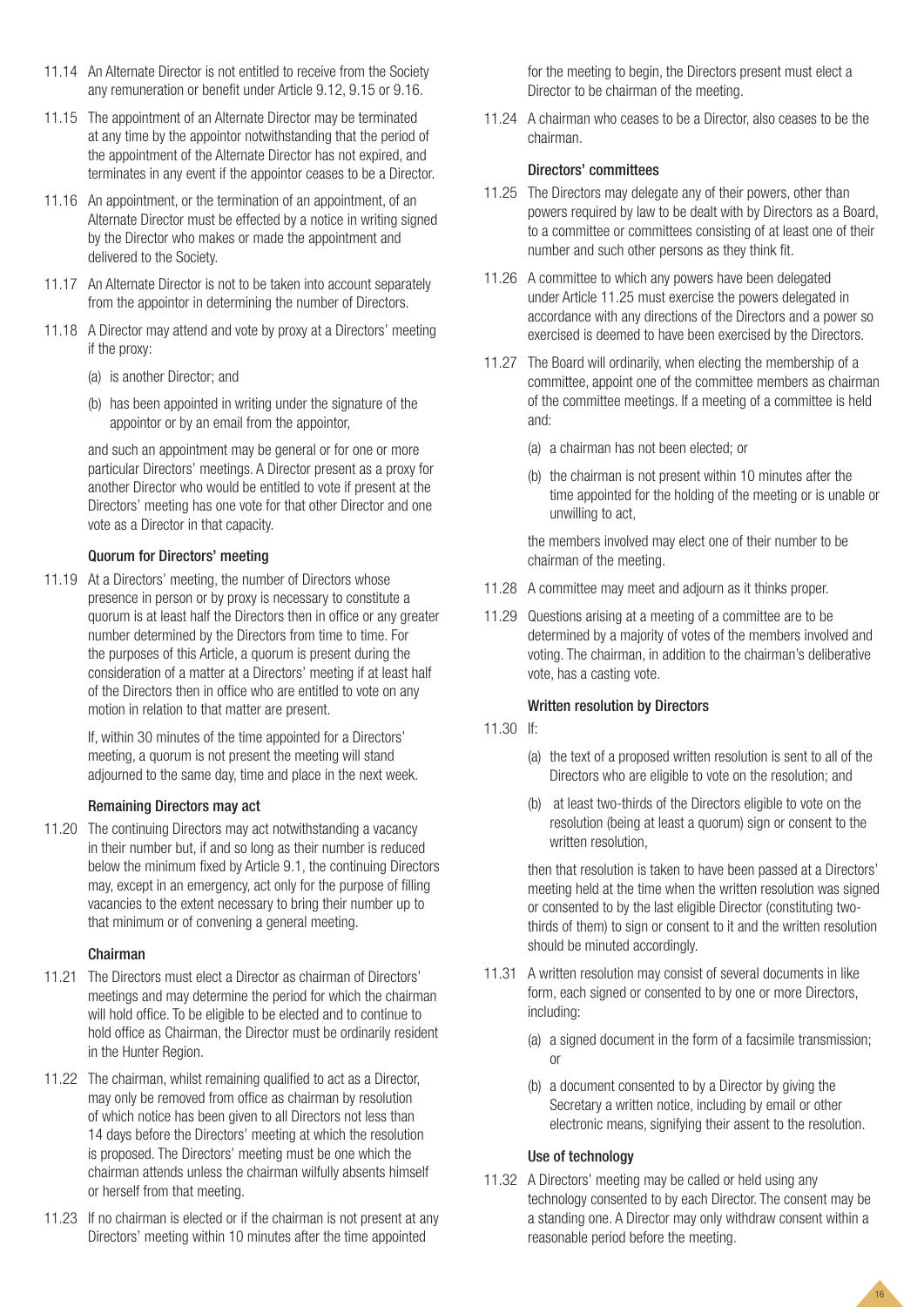11.33 The Directors need not all be physically present in the same place for a Directors' meeting. A Director who participates in a Directors' meeting held in accordance with this Article is deemed to be present and entitled to vote at the meeting.

# Validity of acts of Directors

11.34 All acts of the Directors, Alternate Directors, a committee or a person or committee or member of a committee are valid notwithstanding that it is afterwards discovered that there was some defect in the appointment, election or qualification of them or any of them or that they or any of them were disqualified or had vacated office.

# Appointment of Managing and Executive Directors

- 11.35 Subject to Article 11.36, the Directors may appoint one of their number to the office of Managing Director or as an Executive Director or to any other office, except auditor, of employment under the Society for the period and on the terms they think fit. The Directors may, subject to the terms of any contract between the relevant Director and the Society, at any time remove or dismiss any Managing Director or Executive Director from that office and may appoint another Director in their place. A Managing Director or Executive Director automatically ceases to be a Managing Director or Executive Director on ceasing to be a Director.
- 11.36 The Managing Director must be employed in a full-time capacity in that role.

# Managing and Executive Directors Exempt

11.37 A Managing Director or Executive Director is, while holding that office, exempt from retirement by rotation under Article 9.3.

# Remuneration of Managing and Executive Directors

11.38 The remuneration of a Managing Director or an Executive Director may be fixed by the Directors and may be by way of salary or commission or participation in profits or by all or any of those modes.

# Powers of Managing and Executive Directors

11.39 The Directors may confer on a Managing Director or an Executive Director any of the powers exercisable by them, on such terms and conditions and with such restrictions as they think fit. The Directors may at any time withdraw or vary any of the powers conferred on a Managing Director or an Executive Director.

# **12 Secretary**

# Appointment of Secretary

12.1 There must be at least one Secretary who is to be appointed by the Directors for the period and on the terms they think fit. The Secretary must be an employee of the Society.

# Suspension and removal of Secretary

12.2 The Directors may suspend or remove a Secretary from that office.

# Powers, duties and authorities of Secretary

12.3 The Directors may vest in a Secretary such powers, duties and authorities as they may from time to time determine and the Secretary must exercise all such powers and authorities subject at all times to the control of the Directors.

# **13 Seals**

## Common and duplicate common seal

- 13.1 The Society may but need not have:
	- (a) a common seal; and
	- (b) a duplicate common seal, which must be a copy of the common seal with the words "duplicate seal", "Share seal" or "certificate seal" added.
- 13.2 The Directors must provide for the safe custody of each seal of the Society.

# Use of common seal

13.3 The common seal may be used only by the authority of the Directors, or of a committee of the Directors authorised by the Directors to authorise the use of the common seal. Every document to which the common seal is affixed must be signed by any two persons being a Director, a Secretary or another person or persons appointed by the Directors to sign that document or a class of documents in which that document is included.

# **14 Inspection of records**

# Inspection by Members and MCI Holders

14.1 Subject to the *Corporations Act*, the Directors may determine whether and to what extent, and at what time and places and under what conditions, the accounting records and other documents of the Society or any of them will be open to the inspection of Members and MCI Holders (other than Directors), and a Member or MCI Holder (other than a Director) does not have the right to inspect any document of the Society except as provided by law or authorised by the Directors or by the Society in general meeting.

# **15 Reserves**

# Reserves and profits carried forward

- 15.1 The Directors may set aside out of the profits or other surplus assets of the Society such sums as they think proper as reserves, to be applied, at the discretion of the Directors, for any purpose for which the profits of the Society may be properly applied.
- 15.2 Pending any such application, the reserves may, at the discretion of the Directors, be used in the business of the Society or be invested in such investments as the Directors think fit.
- 15.3 The Directors may carry forward so much of the profits remaining as they consider without transferring those profits to a reserve.
- 15.4 The Directors may carry forward profits as retained earnings.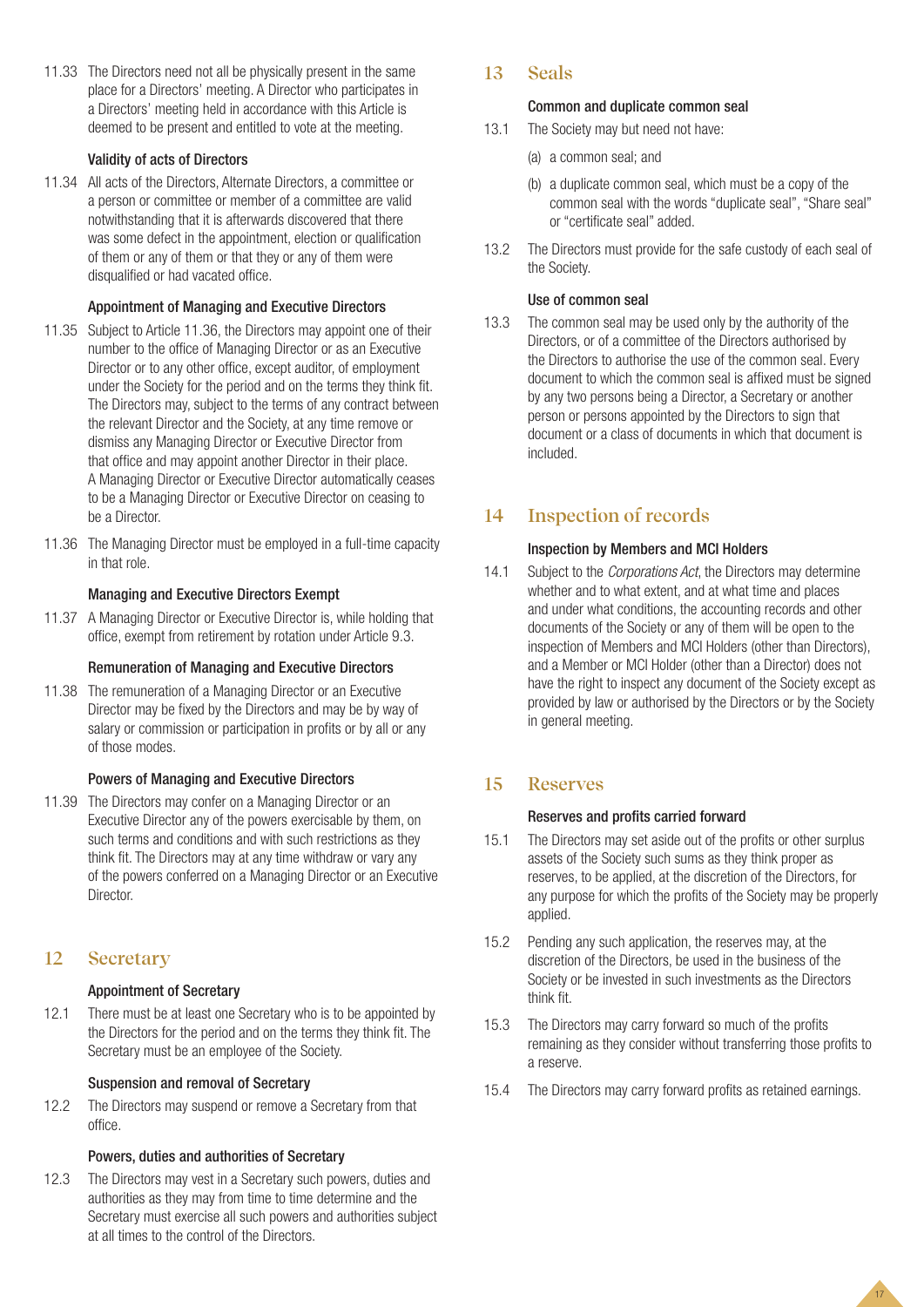# **16 Service of documents**

## Service of documents

- 16.1 This Part does not apply to a notice of a general meeting, nor in relation to an MCI and the MCI Holder of that MCI, to the extent provided in the terms of issue of that MCI.
- 16.2 The Society may give a document to a Member or MCI Holder:
	- (a) personally;
	- (b) if to a Member by sending it by post to the address for the Member in the Register of Members or an alternative address nominated by the Member;
	- (c) if to a Member by sending it to a fax number or electronic address nominated by the Member;
	- (d) if to an MCI Holder in any manner permitted by the terms of issue of the MCIs; or
	- (e) by any other means permitted by law.
- 16.3 If a document is sent by post, delivery of the document is deemed to be effected by properly addressing, prepaying and posting a letter containing the document, and the document is deemed to have been delivered on the day after the date of its posting.
- 16.4 If a document is sent by facsimile or electronic transmission, delivery of the document is to be deemed:
	- (a) to be effected by properly addressing and transmitting the facsimile or electronic transmission, and
	- (b) to have been delivered on the day following its despatch.
- 16.5 A document may be given by the Society to joint Members or joint MCI Holders by giving the document to the primary joint Member or MCI Holder.
- 16.6 Subject to Article 16.1, a person who by operation of law, transfer or other means whatsoever becomes entitled to any Share is absolutely bound by every document given in accordance with this Article to the person from whom that person derives title prior to registration of that person's title in the Register of Members.

# **17 Audit and accounts**

## Society to keep accounts

17.1 The Directors must cause the Society to keep accounts of the business of the Society in accordance with the requirements of the *Corporations Act*.

# Society to audit accounts

17.2 The Directors must cause the accounts of the Society to be audited in accordance with the requirements of the *Corporations Act*.

# **18 Winding up**

# Distribution of assets

18.1 Subject to Articles 18.2, 5.2 and 6.7, if the Society is wound up, any surplus property of the Society (but not including the Transferred Reserves until the expiry of 7 years from the Transfer Date) after first paying the Deposits and all other liabilities, then repaying the capital paid up on each Share,

will be distributed by the liquidator among the Shareholder Members and Guarantee Members in the following order:

- (a) in satisfaction of any priority entitlements of Shareholder Members in accordance with the terms of issue of any Shares (excluding MCIs);
- (b) to Shareholder Members in proportion to the paid up amount of any Shares (excluding MCIs) held by them as at the date of commencement of the winding up of the Society and subject to the terms of issue of any Share (excluding MCIs);
- (c) to Guarantee Members in proportion to the amount invested with the Society as at the date of commencement of the winding up of the Society.
- 18.2 Transferring Members are entitled to participate equally in the Transferred Reserves if the Society is wound up within a period of 7 years from the Transfer Date. This right lapses on the first to occur of:
	- (a) the account of the Transferring Member being closed; and
	- (b) the expiry of 7 years from the Transfer Date.
- 18.3 The liquidator may, with the sanction of a special resolution of the Society, vest the whole or any part of any such property in trustees on such trusts for the benefit of the contributories as the liquidator thinks fit, but so that no Member is compelled to accept any shares or other securities in respect of which there is any liability.

# **19 Indemnity and insurance**

# Indemnity of officers

- 19.1 Every person who is or has been:
	- (a) a Director of the Society or of a wholly-owned subsidiary of the Society;
	- (b) a Secretary of the Society or of a wholly-owned subsidiary of the Society; or
	- (c) a person making, or participating in making, decisions that affect the whole, or a substantial part, of the business of the Society or of a wholly-owned subsidiary of the Society; or
	- (d) a person having the capacity to affect significantly the financial standing of the Society or of a wholly-owned subsidiary of the Society,

is entitled to be indemnified out of the property of the Society against:

- (e) every liability incurred by the person in that capacity (except a liability for legal costs); and
- (f) all legal costs incurred in by the person in defending or resisting (or otherwise in connection with) proceedings, whether civil or criminal or of an administrative or investigatory nature, in which the person becomes involved because of that capacity,

## unless and to the extent:

(g) the Society is forbidden by statute to indemnify the person against the liability or legal costs; or

18

(h) an indemnity by the Society of the person against the liability or legal costs would, if given, be made void by statute.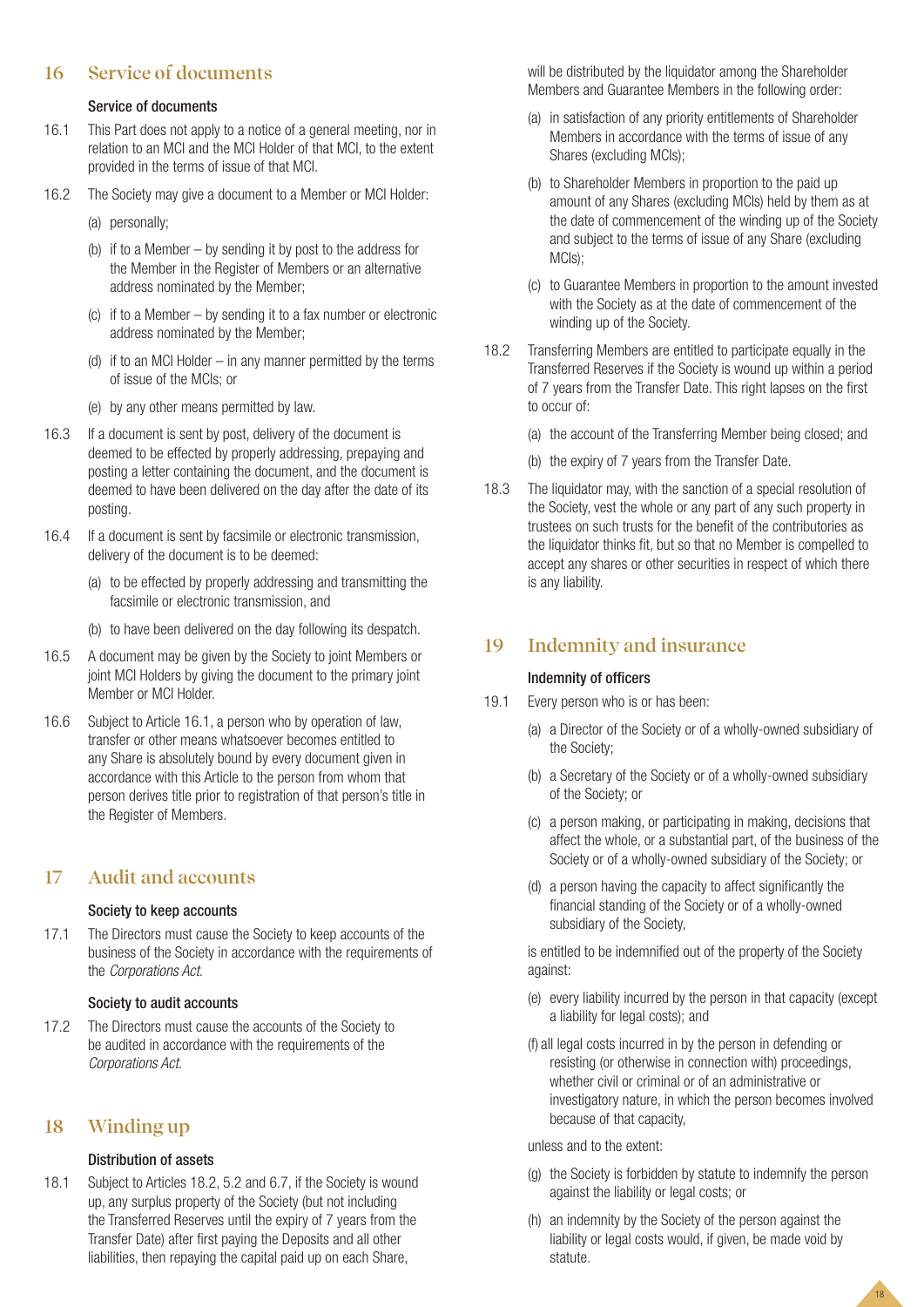# Insurance

- 19.2 The Society may pay or agree to pay, whether directly or through an interposed entity, a premium for a contract insuring a person who has or has had a capacity mentioned in paragraph (a), (b), (c) or (d) of Article 19.1 against liability incurred by the person in that capacity, including a liability for legal costs, unless:
	- (a) the Society is forbidden by statute to pay or agree to pay the premium; or
	- (b) the contract would, if the Society paid the premium, be made void by statute.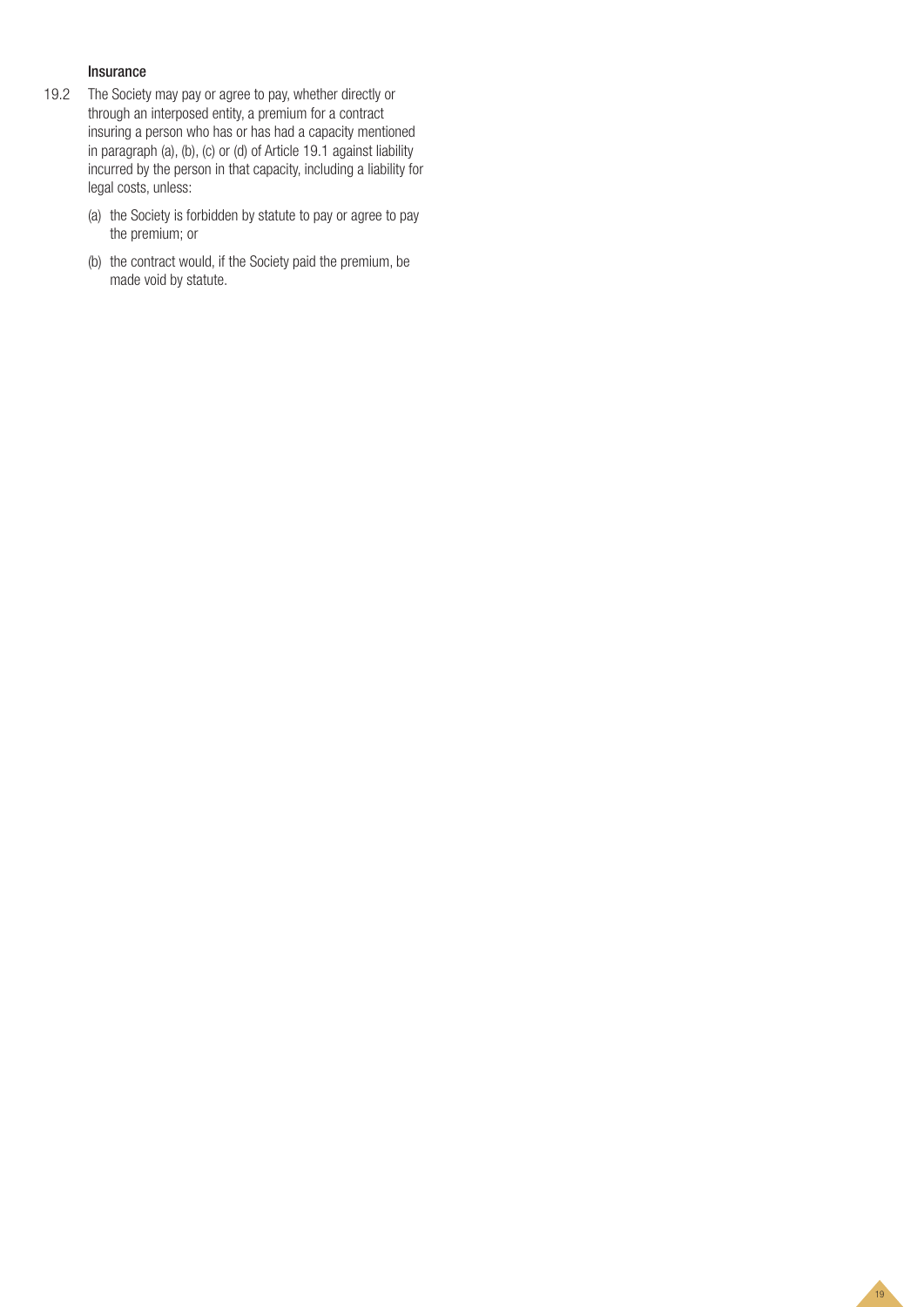# **Contents of the Constitution of the Newcastle Permanent Building Society Limited**

| $\mathbf{1}$   |                                                       |  |
|----------------|-------------------------------------------------------|--|
|                |                                                       |  |
|                |                                                       |  |
|                |                                                       |  |
| $\overline{2}$ |                                                       |  |
| 3              |                                                       |  |
|                |                                                       |  |
|                | Approval of application and admission to membership 4 |  |
|                |                                                       |  |
|                |                                                       |  |
|                |                                                       |  |
|                |                                                       |  |
|                |                                                       |  |
|                |                                                       |  |
|                |                                                       |  |
|                |                                                       |  |
| 4              |                                                       |  |
|                |                                                       |  |
|                |                                                       |  |
|                |                                                       |  |
| 5              |                                                       |  |
|                |                                                       |  |
|                |                                                       |  |
|                |                                                       |  |
|                |                                                       |  |
|                |                                                       |  |
|                |                                                       |  |
|                |                                                       |  |
|                |                                                       |  |
|                |                                                       |  |
| 6              |                                                       |  |
|                |                                                       |  |
|                |                                                       |  |
|                |                                                       |  |
|                |                                                       |  |
|                |                                                       |  |
| 7              |                                                       |  |
|                |                                                       |  |
|                |                                                       |  |
|                |                                                       |  |
|                |                                                       |  |

| 8 |                                                         |  |
|---|---------------------------------------------------------|--|
|   | Representation of Member and Voting MCI Holders         |  |
|   |                                                         |  |
|   | Appointment and powers of chairman of general meeting10 |  |
|   |                                                         |  |
|   |                                                         |  |
|   |                                                         |  |
|   |                                                         |  |
|   |                                                         |  |
|   |                                                         |  |
|   |                                                         |  |
|   |                                                         |  |
|   | Joint Members' or joint Voting MCI Holder's vote 11     |  |
|   | Vote of Member or Voting MCI Holder of unsound mind  11 |  |
|   |                                                         |  |
|   |                                                         |  |
|   |                                                         |  |
|   |                                                         |  |
|   |                                                         |  |
|   |                                                         |  |
|   |                                                         |  |
| 9 |                                                         |  |
|   |                                                         |  |
|   |                                                         |  |
|   |                                                         |  |
|   |                                                         |  |
|   |                                                         |  |
|   |                                                         |  |
|   |                                                         |  |
|   |                                                         |  |
|   |                                                         |  |
|   |                                                         |  |
|   |                                                         |  |
|   |                                                         |  |
|   |                                                         |  |
|   |                                                         |  |
|   |                                                         |  |
|   |                                                         |  |
|   |                                                         |  |
|   |                                                         |  |
|   |                                                         |  |
|   |                                                         |  |